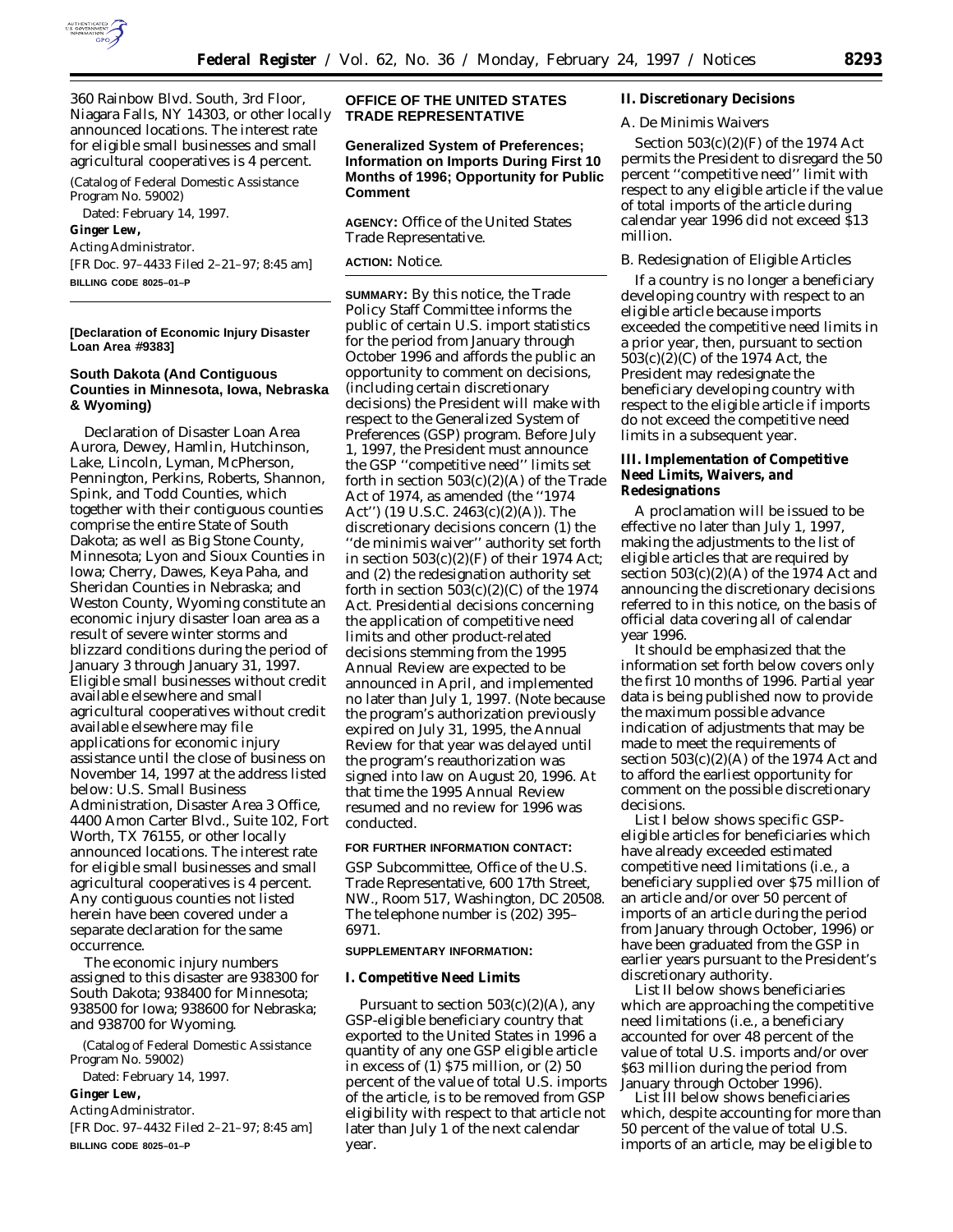receive GSP benefits through the *de minimis* waiver (i.e., where a beneficiary accounted for more than the applicable percentage limit but the value of total U.S. imports of the item was less than \$13 million during the period from January through October 1996).

List IV below shows articles from beneficiaries which are currently ineligible for GSP duty-free treatment but which may be eligible for redesignation to GSP status pursuant to the President's discretionary authority (i.e., a beneficiary accounted for less than 50 percent of the value of U.S. imports and the value of U.S. imports of the article from the beneficiary developing country was less than the applicable dollar limit during the period from January through October 1996). This list does not include articles from India which do not receive GSP treatment as a result of Presidential Proclamations 6425 of April 29, 1992 (57 FR 19067).

### **IV. Public Comments**

All written comments with regard to the decisions summarized above should be addressed to: GSP Subcommittee, Office of the U.S. Trade Representative, 600 17th Street, NW., Room 517, Washington, DC 20508. All submissions must be in English and should conform to the information requirements of 15 CFR part 2007. Furthermore, each party providing comments should indicate on the first page of the submission its name, the relevant Harmonized Tariff Schedule subheading(s), the beneficiary country or territory of interest, and the type of action (e.g., the use of the President's *de minimis* waiver authority) in which the party is interested.

A party must provide fourteen copies of its statement which must be received by the Chairman of the GSP Subcommittee no later than 5 p.m., Friday, March 19. Comments received after the deadline will not be accepted. If the comments contain business confidential information, fourteen copies of a non-confidential version must also be submitted. A justification

as to why the information contained in the submission should be treated confidentially must be included in the submission. In addition, the submissions containing confidential information should be clearly marked ''confidential'' at the top and bottom of each page of the submission. The version that does not contain confidential information should also be clearly marked, at the top and bottom of each page, ''public version'' or ''nonconfidential''.

Written comments submitted in connection with these decisions, except for information granted ''business confidential'' status pursuant to 15 CFR 2007.7, will be available for public inspection shortly after the filing deadline by appointment only with the staff of the USTR Public Reading Room (202) 395–6186. Other requests and questions should be directed to the GSP Information Center at USTR by calling (202) 395–6971.

**Frederick L. Montgomery,** *Chairman, Trade Policy Staff Committee.*

**BILLING CODE 3190–01–M**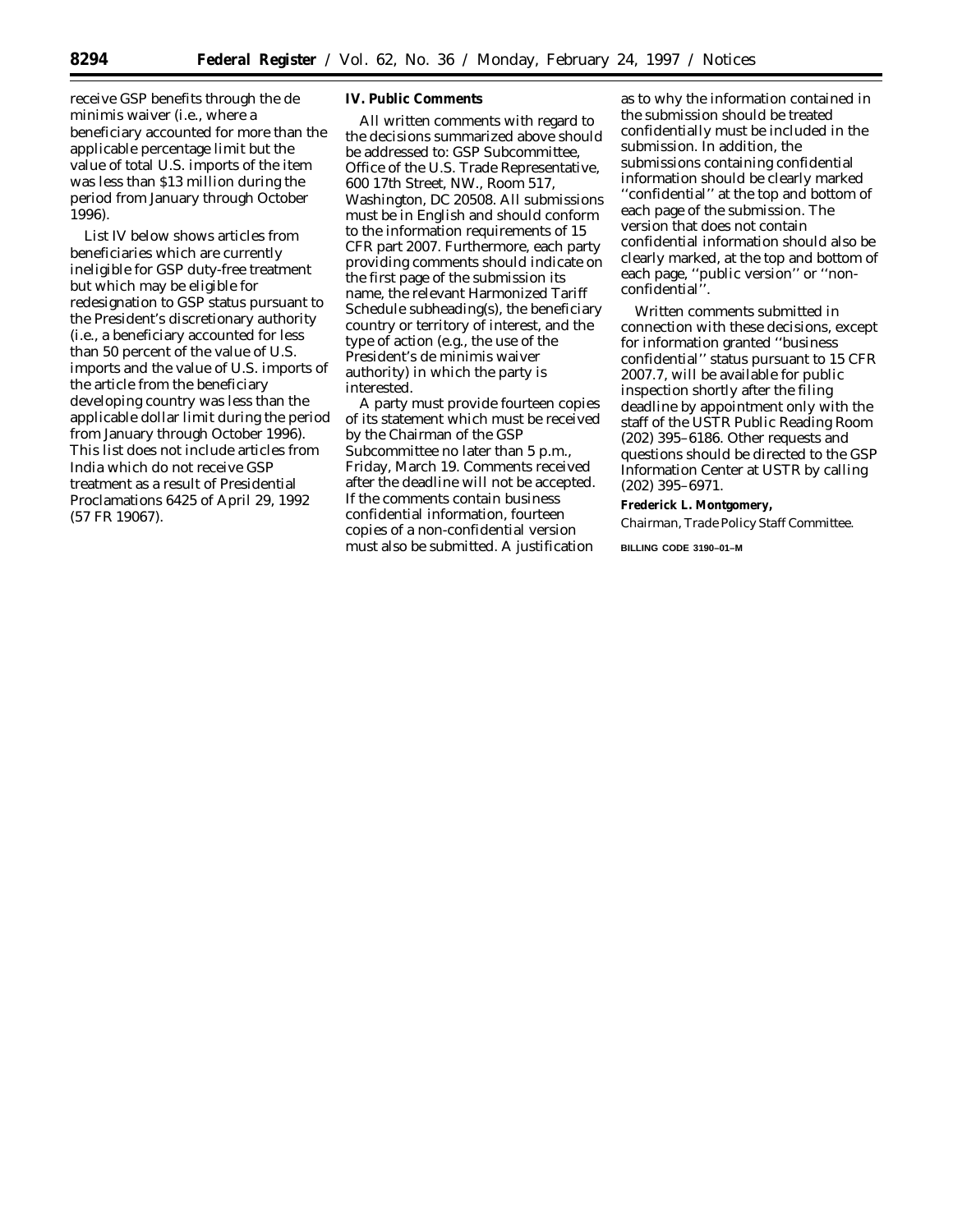| <b>NEED LIMITS</b>                           |                                     |
|----------------------------------------------|-------------------------------------|
|                                              |                                     |
|                                              |                                     |
|                                              |                                     |
|                                              |                                     |
| COUNTRIES GRADUATED OR EXCEEDING COMPETITIVE | . IMPORTS - JANJARY THROUGH OCTOBER |
|                                              | 1996 U.S.                           |
|                                              |                                     |
|                                              |                                     |
|                                              |                                     |
|                                              |                                     |

| SHARE<br><b>IMPORTS</b> | 4.9%<br>$8.388$<br>$8.388$<br>$8.38$<br>$8.58$<br>16.0%<br>4.2%<br>92, 502, 023<br>103, 797, 634<br>78, 782, 756<br>$267,098$<br>505,625<br>1,371,269<br>16,005,690<br>244,038,834<br>95,529,427<br>108,837,365<br>2,442,451<br>259,127                                                                                        | <b>LNICO</b><br><b>INPORTS</b>                                                                       | 213513比1<br><b>NMON</b><br>263,269,918<br>766<br>3,604,399,409<br>107,278,492<br>85,078,570<br>352<br>538<br>779,117<br>488,012,757<br>564<br>1,897,494<br>701,205,565<br>ίŻ<br>418, 351, 775<br>131, 132,<br>18,953,<br>170,902,<br>1,063,005,<br>126,045,<br>10, | ప<br>7,290,312,790                                                                                                                                                                                                                                                                                               |                                                                                                                                                                                    |
|-------------------------|--------------------------------------------------------------------------------------------------------------------------------------------------------------------------------------------------------------------------------------------------------------------------------------------------------------------------------|------------------------------------------------------------------------------------------------------|--------------------------------------------------------------------------------------------------------------------------------------------------------------------------------------------------------------------------------------------------------------------|------------------------------------------------------------------------------------------------------------------------------------------------------------------------------------------------------------------------------------------------------------------------------------------------------------------|------------------------------------------------------------------------------------------------------------------------------------------------------------------------------------|
| PARTNER<br>HISUS        | Dominican Republic.<br>Malaysia<br>Thailand.<br>Slovenia.<br>Croatia<br>Slovenia.<br>Croatia<br>Slovenia<br>Croatia<br>Malaysia<br>Malaysia<br>Brazil.<br>9018.90.80<br>8802.30.00<br>9009.12.00<br>9401.61.40<br>9401.61.40<br>9401.69.60<br>9401.69.60<br>9403.60.80<br>9006.53.00<br>9401.69.60<br>9401.90.40<br>9401.90.40 | <b>TOTALS BY PARTNER</b><br>PARTNER                                                                  | Dominican Republic.<br>Colombia<br>Indonesia<br>Malaysia<br>Chile<br>slovenia<br>Peru<br>Philippines.<br>Croatia<br>India<br>Thailand<br>Argentina.<br>Venezuela<br>Brazil                                                                                         | TOTAL                                                                                                                                                                                                                                                                                                            | full yr; '1'=Excl Jan/Jun; '2'=Excl Jul/Dec; 'R'=Reduced limits apply; 'D'=De min; 'X'=Reduced limit waiver<br>imit would apply; 'Z'=Subject to reduced limits, All limits waived. |
| FLAGS                   | ۰<br>ပ<br>ဖ ဖ<br>ပ<br>ں ن                                                                                                                                                                                                                                                                                                      |                                                                                                      |                                                                                                                                                                                                                                                                    |                                                                                                                                                                                                                                                                                                                  |                                                                                                                                                                                    |
|                         |                                                                                                                                                                                                                                                                                                                                |                                                                                                      |                                                                                                                                                                                                                                                                    |                                                                                                                                                                                                                                                                                                                  |                                                                                                                                                                                    |
| SHARE                   | 89.8%<br>20.8%<br>18.3%<br>15.3%<br>59.5%<br>57.1%<br>17.8%<br>15.2%<br>66.7%<br>58.2%<br>38.7%<br>68.5%                                                                                                                                                                                                                       | $10.0%$<br>5.8%<br>36.2%<br>59.4%<br>0.8%                                                            | 4.2%<br>16.6%<br>0.2%<br>0.8%<br>7.5%<br>43.3%<br>5.8%<br>10.5%<br>0.7%<br>0.1%<br>58.3%<br>11.3%<br>0.0%<br>30.3%                                                                                                                                                 | 11.1%<br>26.7%<br>22<br>2323<br>2423<br>46.9%<br>27.4%<br>6.5%<br>6.4%<br>19.2%<br>$22.0%$<br>$10.8%$<br>10.6%<br>64.5%<br>63.3%<br>50.2%<br>13.8%<br>ु                                                                                                                                                          |                                                                                                                                                                                    |
| <b>IMPORTS</b>          | 199,685,156<br>92, 143, 133<br>403, 594, 940<br>403, 594, 940<br>131, 132, 564<br>6,776,453<br>323,267<br>125, 346, 935<br>79,297,735<br>8, 107, 374<br>78, 151, 933<br>110,779,117<br>124,068,871<br>150,                                                                                                                     | $\begin{array}{r} \n (20, 133) \\ 947, 633 \\ 2, 395, 802 \\ 57, 519 \\ 151, 607, 563\n \end{array}$ | 287,280,589<br>170,902,473<br>14,749,033<br>17, 996<br>106,670,859<br>107,278,492<br>156,599,059<br>35,000<br>249,984<br>33,138<br>1,658,545<br>88,036,104<br>75,938,166<br>48,865<br>84,898,651<br>5.021                                                          | 546,558,120<br>109, 112, 019<br>254, 697, 792<br>141,224,989<br>112,202,262<br>141,726,079<br>330,885,706<br>143,925,909<br>155,280,859<br>92, 158, 641<br>363, 479, 609<br>76, 940, 540<br>708,553<br>151,613,959<br>87,780,110<br>47,883,558<br>84,858,897<br>273,521,734<br>85,021,051<br>487,7               |                                                                                                                                                                                    |
| ER<br>PARTN             | Dominican Republic.<br>Dominican Republic.<br>Argentina<br>a<br><br>a<br>Thailand<br>Malaysia<br>. <i>.</i> .<br>$\vdots$<br>:<br>Colombia<br>Thail and<br>Brazil<br>Venezuel<br>Malaysia<br>Indones <sub>i</sub><br>Brazil<br>Brazil.                                                                                         | Philippines<br>Dominican Republic<br>Brazil<br>Brazil                                                | Dominican Republic<br>Thailand<br>la<br><br>.<br>.<br>.<br>.<br>.<br>.<br>.<br>.<br>$\ddot{a}$<br>. <b>.</b><br>Thailand<br>India<br>Brazil<br>Brazil<br>Brazil<br>Chile<br>Peru<br>Venezuel<br>Brazil<br>Venezuel<br>Venezuel<br>Venezue<br>$\mathsf{chile}$ .    | Philippines<br>Thailand<br>Malaysia<br>Malaysia<br>Thailand<br>Malaysia<br>a. <b>.</b><br>Malaysia<br>Malaysia<br>Thailand<br>.<br>.<br>.<br>.<br>.<br>.<br>.<br><br>Malaysia<br>Malaysia<br>Malaysia<br>Malaysia<br>Malaysia<br>Malaysia<br>Thailand<br>Indones <sup>1</sup><br>Indones <sup>-</sup><br>Brazil. | limit would apply;<br>'H'=Grad, Reduced                                                                                                                                            |
| HTSUS                   | 4412.13.30<br>4015.11.00<br>1605.10.20<br>1701.11.10<br>1701.11.10<br>2402.10.80<br>2825.90.15<br>2909.19.10<br>4015.11.00<br>4015.19.10<br>4104.31.40<br>4412.22.30<br>0603.10.70                                                                                                                                             | 4412.29.35<br>6406.10.65<br>4412.29.45<br>4412.29.45                                                 | 7604.29.30<br>7113.19.50<br>7113.19.50<br>7403.11.00<br>7113.11.50<br>7307.21.50<br>7307.91.50<br>7403.11.00<br>7604.10.30<br>7605.11.00<br>7605.21.00<br>7402.00.00<br>8413.30.10<br>7202.21.50<br>8471.60.35                                                     | 8517.21.00<br>8521.10.60<br>8527.31.40<br>8517.11.00<br>8517.19.80<br>8517.21.00<br>8527.21.10<br>8471.70.50<br>8516.50.00<br>8519.99.00<br>8527.21.10<br>8527.39.00<br>8517.80.10<br>8521.10.60<br>8527.31.40<br>8471.60.35<br>8531.20.00<br>8544.30.00<br>8528.12.12                                           | FLAGS: 'G'=Grad; '*'=Excl                                                                                                                                                          |
| FLAGS                   | ٥<br>∗ ഗ<br>* * 0                                                                                                                                                                                                                                                                                                              | ە ە<br>ن ن ن ن<br>- 14                                                                               | $\circ$<br>c<br>ن ن ن<br>∗ ت ت م<br>۰                                                                                                                                                                                                                              | $\ddot{}$<br>۰<br>۰<br>۰                                                                                                                                                                                                                                                                                         |                                                                                                                                                                                    |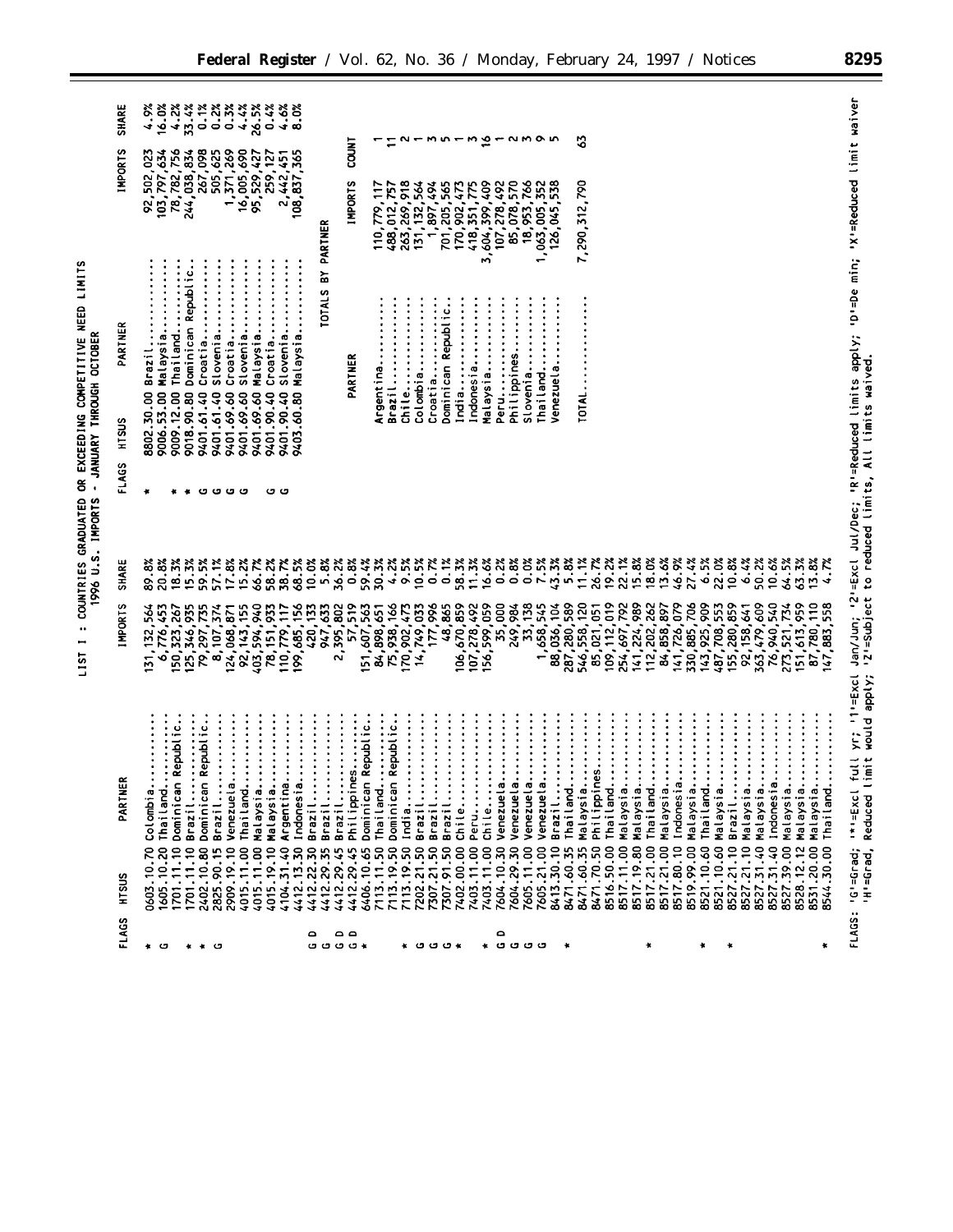| - JANUARY THROUGH OCTOBER |
|---------------------------|
| 1996 U.S. IMPORTS         |
|                           |
|                           |
|                           |
|                           |

| <b>SHARE</b>   | 99.8%<br>79.2%<br>100.0%               | 93.7%<br>56.8%                                                    | 54.1%                    | 54.6%<br>75.2X           | 50.5%<br>81.0%           | 42.2%                          | 50.0%               | 69.8%<br>71.5%                      | 78.0%                                            | 82.9%                            | 54.1%               | 44.9%<br>66.4%                                | 98.5%               | 79.3%                             | 76.1%<br>48.7%           | 70.2%                                            | 54.3%         | 73.3%      | 52.6%          | 56.9%<br>60.3%           | 46.7%                      | 84.6%                               | 79.2%         | 100.0%<br>49.7%                   | 86.4%                 | 99.5%      | 94.9%                      | 43.4%<br>83.9%                                                                                                                           | 66.5%                | 61.5%                 | 48.6%<br>45.3%                               | 100.0%                  | 48.9%       | 50.7%        | 56.5%      | 92.8%<br>74.78                   | 99.9%                    |                                                                                           |
|----------------|----------------------------------------|-------------------------------------------------------------------|--------------------------|--------------------------|--------------------------|--------------------------------|---------------------|-------------------------------------|--------------------------------------------------|----------------------------------|---------------------|-----------------------------------------------|---------------------|-----------------------------------|--------------------------|--------------------------------------------------|---------------|------------|----------------|--------------------------|----------------------------|-------------------------------------|---------------|-----------------------------------|-----------------------|------------|----------------------------|------------------------------------------------------------------------------------------------------------------------------------------|----------------------|-----------------------|----------------------------------------------|-------------------------|-------------|--------------|------------|----------------------------------|--------------------------|-------------------------------------------------------------------------------------------|
| <b>IMPORTS</b> | 45,420<br>4,079,796<br>5,964,507       | 1,025,126<br>1,030,424<br>20,850                                  | 174,900                  | 17,807<br>118,473        | 2,011,374<br>1,747,027   | 6,497,254                      | 61,669              | 640,730<br>6,103,696                |                                                  | 325,061<br>103,219<br>$\ddot{ }$ | 102,683             | 10,200<br>4,761                               |                     | $112,649$<br>$67,368$<br>$85,851$ |                          | 1,783,565<br>48,563,636                          | 2,349,969     | 403,276    | 597,100        | 1,756,474                | 6, 041, 378<br>2, 714, 927 | 4,113,768                           | 779<br>4,899, | 583<br>$\frac{1}{4}$              | 73<br>14,905<br>150,7 | 2,410,000  | 27,599                     | 798<br>397,631<br>1,059,7                                                                                                                | 1,781,314            | ទី<br>$\mathbf{r}$    | 165,449                                      | 3,486,838<br>9,534,233  | 1,298,461   | 11,686       | 244,799    | 444<br>6,184,1<br>$\overline{5}$ | 12,576,566               |                                                                                           |
| PARTNER        | Argentina<br>Belize<br>India.          | Dominican Republic.<br>Dominican Republic.<br>Lebanon             | Colombia                 | Colombia<br>Guatemala    | Thailand                 | Dominican Republic<br>Thailand | Dominican Republic. | Costa Rica<br>Argentina             | Dominican Republic.                              | $\ddot{\cdot}$<br>Thailand       | Dominican Republic. | Republic.<br>Dominican Republic.<br>Dominican | Dominican Republic. | Russia                            | India                    | Republic of South At<br>Chile                    | Peru          | Venezuela  | Czech Republic | Brazil<br>Ukraine        | Kazakhstan.                | Republic of South At                | Chile         | India                             | India<br>Brazil       | Turkey     | :<br>:<br>:<br>:<br>Turkey | Republic of South At<br>Czech Republic                                                                                                   | Chile                | India                 | Trinidad and Tobago<br>Argentina             | of South Af<br>Republic | Brazil      | India.       | Brazi      | Brazi                            | Brazil<br>India          | Jan/Jun; '2'=Excl Jul/Dec; 'R'=Reduced limits apply; 'D'=De min; 'X'=Reduced limit waiver |
| <b>HTSUS</b>   | 702.90.35<br>1701.11.05<br>702.60.22   | 702.90.40<br>1703.90.30<br>703.10.30                              | 806.32.55                | 2005.10.00<br>2004.10.40 | 2006.00.70<br>2005.80.00 | 2008.19.15                     | 2008.30.10          | 2008.50.20<br>2008.99.13            | 2008.99.23                                       | 2008.99.35                       | 2008.99.45          | 2106.90.03<br>2106.90.12                      | 2202.90.36          | 2208.60.50                        | 2516.22.00<br>2516.90.00 | 2603.00.00                                       | 2608.00.00    | 2619.00.30 | 2707.99.40     | 2804.29.00<br>2811.29.50 | 2819.10.00                 | 2825.30.00                          | 2825.70.00    | 2827.39.20<br>2833.29.30          | 2836.99.20            | 2840.11.00 | 2840.19.00                 | 2841.61.00<br>2841.90.10                                                                                                                 | 2841.90.20           | 2848.00.10            | 2849.90.50<br>2849.10.00                     | 2850.00.20              | 2902.60.00  | 2902.90.40   | 2903.19.10 | 2903.23.00<br>2904.90.04         | 2904.90.15               |                                                                                           |
| FLAGS          | ۵<br>٥                                 |                                                                   |                          |                          | Δ<br>≏                   |                                |                     | ۵                                   | $\circ$                                          | $\circ$                          |                     | 0000                                          |                     |                                   | ٥<br>$\circ$             |                                                  |               |            |                |                          | $\circ$                    |                                     |               |                                   | ٥٥٥٥                  | $\circ$    | $\circ$                    |                                                                                                                                          |                      |                       |                                              |                         |             |              |            |                                  |                          |                                                                                           |
|                |                                        |                                                                   |                          |                          |                          |                                |                     |                                     |                                                  |                                  |                     |                                               |                     |                                   |                          |                                                  |               |            |                |                          |                            |                                     |               |                                   |                       |            |                            |                                                                                                                                          |                      |                       |                                              |                         |             |              |            |                                  |                          |                                                                                           |
| <b>SHARE</b>   | 44.4%                                  | 69.0%<br>71.5%<br>45.5%                                           | 54.7%<br>83.6%           | 0.00.0%                  | 59.4%<br>51.9%           | 63.0%                          | 63.0%               | 43.7%<br>43.5%                      | 48.8%                                            | 45.0%                            | 52.6%               | 68.6%<br>42.1%                                | 64.3%               | 95.3%                             | 98.7%<br>93.8%           | 49.3%                                            | 42.5%         | 42.6%      | 57.8%          | 75.8%<br>51.5%           | 63.5%                      | 65.2%                               | 83.4%         | 94.3%<br>52.5%                    | 77.3%                 | 70.3%      | 80.8%                      | 43.6%<br>73.8%                                                                                                                           | 59.9%                | 46.3%                 | 50.3%<br>61.9%                               | 74.2%                   | 91.4%       | 72.1%        | 53.4%      | 81.6%<br>82.0%                   | $\frac{3}{2}$            |                                                                                           |
| <b>IMPORTS</b> | 53,636<br>20,956<br>1,534,170          | 117,704<br>633,696<br>4,783,361                                   | 2,022,733                |                          | 4,500<br>542,490         | 197,999<br>65,324              | 4,516,837           | 1,060,549<br>1,054,419              | 135<br>916,1                                     | 952,027                          | 1, 113, 108         | 968,139<br>1,522,862                          | 741,781             | 2,862,804                         | 9,886,504                | 3,397,411<br>7,730,779<br>5,904,984<br>5,915,424 |               |            | 204,806        | 1,017,355<br>280,751     |                            | 8,416,137<br>1,589,962<br>2,227,918 |               | 770<br>21,771,875<br>4,577,7      | 784,727               | 215,728    | 096,095<br>$\bar{a}$       | 512<br>707<br>$\frac{1}{2}$<br>135,                                                                                                      | 24,172               | 17,450                | 742,816                                      | 1,279,732<br>52,337,571 | 117,873     | 6,694,903    | 8,719,681  | 855,710<br>4,700,206             | 1,078,971                | "Z'=Subject to reduced limits, All limits waived.                                         |
| ≝<br>PARTN     | Ecuador<br>Ecuador<br>Ven6nJN          | $\frac{1}{2}$<br>$\frac{1}{a}$<br>Argentin<br>Venezuel<br>Russia. | Argentina<br>Chile       | Russia                   | <b>a</b> a<br>Guatemal   | India<br>Ecuador.              | Peru                | n Republic.<br>Dominica<br>Ecuador. | . <b>.</b> . <b>.</b> . <b>.</b><br><br>Guatemal | Turkey                           | Morocco.<br>.30.00  | India<br>Thailand                             | Peru                | $c$ a<br>Costa Ri                 | Costa Rica               | Dominican Republic.<br>ca<br>Costa Ri            | ca<br>Costa R | Jamaica.   | Turkey         | Turkey<br>Thailand       | Chile                      | ca<br>Costa R                       | Costa Rica    | Argentina<br>$\ddot{}}$<br>Turkey | Thailand              | Argentina  | Thailand                   | $\frac{1}{2}$ , $\frac{1}{2}$ , $\frac{1}{2}$ , $\frac{1}{2}$ , $\frac{1}{2}$ , $\frac{1}{2}$<br>India<br>Thailand<br>102.90.30<br>14.00 | $\vdots$<br>Ecuador. | Thailand<br>212.92.00 | Indonesia<br>India<br>403.90.40<br>301.90.40 | Argentina               | Philippines | chile        | Morocco.   | Morocco<br><b>Russia</b>         | ndones                   | full yr; '1'=Excl<br>limit would apply;<br>$1*1 = Excl$<br>Reduced                        |
| <b>SUSIH</b>   | 0302.65.00<br>0302.69.10<br>0202.30.02 | 0303.77.00<br>0303.32.00<br>0303.71.00                            | 0304.20.50<br>0304.10.30 | 0305.20.20               | 0708.90.15<br>0708.10.20 | 0708.90.30                     | 0709.20.10          | 0710.29.30<br>0710.29.30            | 0710.80.93                                       | 0711.30.00                       | 0711                | 0713.31.40<br>0711.40.00                      | 0713.90.10          | 0714.10.10                        | 0714.10.20<br>0714.20.20 | 0714.90.10                                       | 0714.90.20    | 0714.90.20 | 0802.50.20     | 0802.50.40<br>0804.50.80 | 0811.20.20                 | 0811.90.10                          | 0811.90.50    | 0813.10.00<br>0813.30.00          | 0813.40.10            | 1007.00.00 | 1102.30.00                 | 103.1                                                                                                                                    | 106.30.20            |                       |                                              | 602.50.20               | 604.14.50   | 604.15.00    | 604.16.10  | 604.16.30                        | 1604.30.20<br>1605.90.55 | :G-SGrad;<br>'H'=Grad,                                                                    |
| FLAGS          | ە ە<br>$\circ$                         | 0000000000000000000                                               | $\ddot{}$                |                          |                          |                                |                     |                                     |                                                  |                                  |                     |                                               |                     |                                   | ە ە                      |                                                  |               |            | ٥              | د ه                      |                            | ە ە                                 | $\cdot$       | 化                                 |                       |            |                            |                                                                                                                                          | aaaaaaaaa            |                       |                                              | ٠                       | ٥           | $\circ$<br>٠ | 化          | م م م<br>$\blacksquare$          |                          | <b>FLAGS:</b>                                                                             |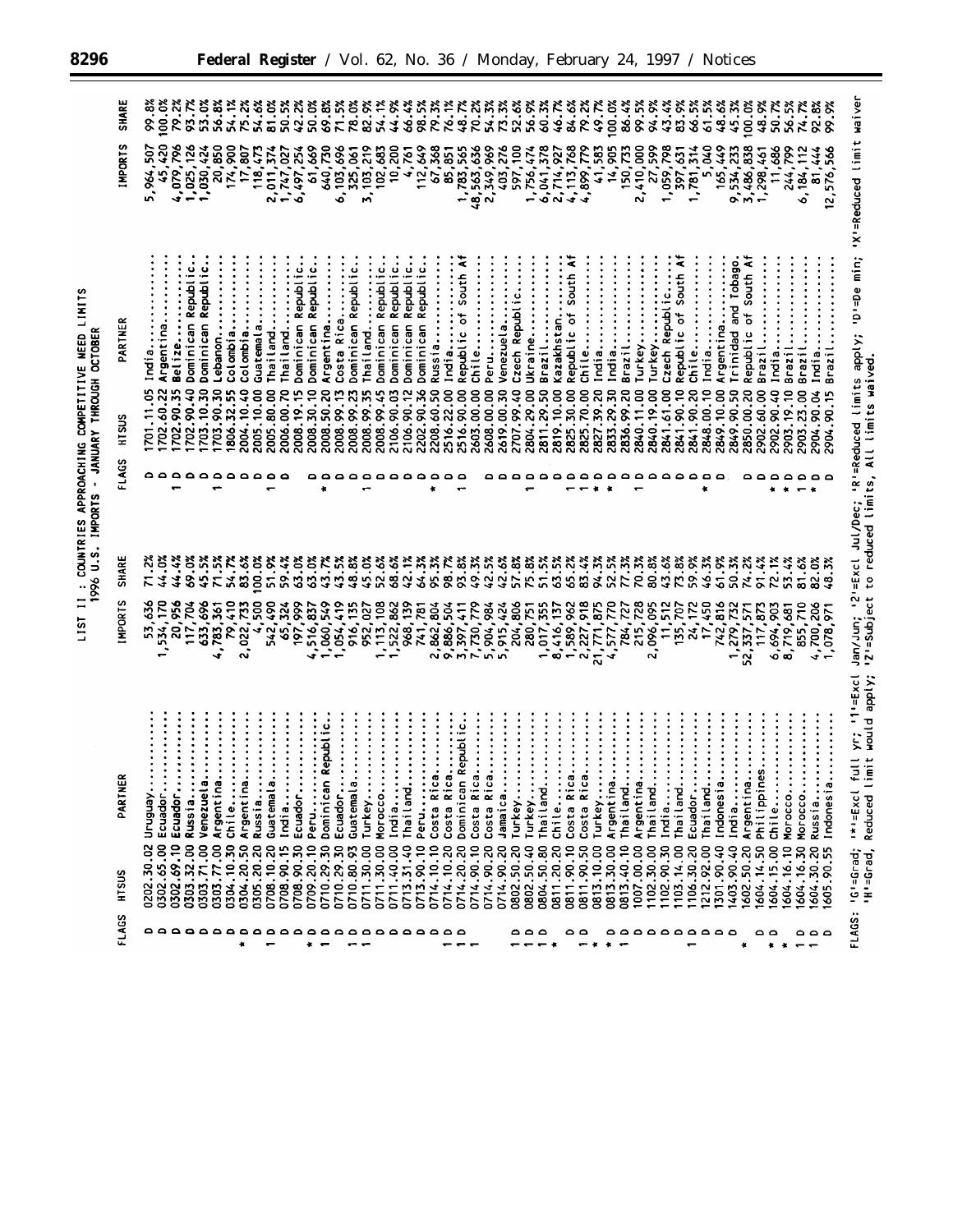| LIST II : COUNTRIES APPROACHING COMPETITIVE NEED LIMITS | 1996 U.S. IMPORTS - JANUARY THROUGH OCTOBER |
|---------------------------------------------------------|---------------------------------------------|
|                                                         |                                             |
|                                                         |                                             |
|                                                         |                                             |
|                                                         |                                             |
|                                                         |                                             |
|                                                         |                                             |
|                                                         |                                             |
|                                                         |                                             |
|                                                         |                                             |
|                                                         |                                             |
|                                                         |                                             |
|                                                         |                                             |
|                                                         |                                             |
|                                                         |                                             |
|                                                         |                                             |
|                                                         |                                             |
|                                                         |                                             |
|                                                         |                                             |

| <b>SHARE</b><br><b>IMPORTS</b> | 51.1%<br>66.2%<br>65.2%<br>416<br>332<br>194,063<br>6,806,<br>16, 259, 4                                            | 63.8%<br>ैं<br>2<br>340,139<br>10,814,253                                                    | 66.7%<br>55.8%<br>304,780<br>73,003                      | 51.2%<br>300<br>20,468,    | 57.7%<br>49.9%<br>4,090,264<br>543<br>1,318,                 | 20.3%<br><b>SS</b><br>59, 141,     | 65.7%<br>10, 134, 707    | 91.9%<br>96.7%<br>5,610,847<br>348,888        | 64.6%<br>2,700,701         | 52.5%<br>47.6%<br>815,956 | 100.0%<br>2,776,529                             | 57.4%<br>29,635<br>71,963 | 43.2%<br>336,817                    | 100.0%<br>551,891     | 49.6%<br>62.1%<br>112,876<br>736,714                          | 54.0%                        | 46.9%<br>705,910<br>375,816 | 100.0%                            | 61.2%<br>1,822<br>8,362,976                                                                                                                                                                                                                                                                                                                 | 52.9%<br>99.0%<br>36,883<br>167,351                      | 62.7%<br>413<br>404,4         | 78.7%<br>520,836                   | 67.1%<br>93.7%<br>312<br>1,216,7  | 10,776<br>88,671                 | 55.6%                 | 97.6%<br>1,347,446<br>2,303,201 | 65.5%<br>70.5%<br>89,110<br>113<br>268.     | 86.1%<br>3,481,331        | 50.0%<br>383,457           | 98.9%<br>76.6%<br>3,956,456<br>835                 | 58.5%<br>1,445,234<br>, 502, | 55.7%<br>4,873,827                   | 100.0%<br>770<br>$\mathbf{s}$ | 44.2%<br>8,607,562      | 61.4%<br>341<br>$\frac{1}{2}$ | 61.2%<br>$\tilde{a}$<br>$\mathbf{e}$ | 50.7%<br>65.8%<br>8,210<br>560<br>506.                | ້ອຸ<br>$\overline{47}$<br>543,852 | waiver<br>'D'=De min; 'X'=Reduced limit                                                                   |
|--------------------------------|---------------------------------------------------------------------------------------------------------------------|----------------------------------------------------------------------------------------------|----------------------------------------------------------|----------------------------|--------------------------------------------------------------|------------------------------------|--------------------------|-----------------------------------------------|----------------------------|---------------------------|-------------------------------------------------|---------------------------|-------------------------------------|-----------------------|---------------------------------------------------------------|------------------------------|-----------------------------|-----------------------------------|---------------------------------------------------------------------------------------------------------------------------------------------------------------------------------------------------------------------------------------------------------------------------------------------------------------------------------------------|----------------------------------------------------------|-------------------------------|------------------------------------|-----------------------------------|----------------------------------|-----------------------|---------------------------------|---------------------------------------------|---------------------------|----------------------------|----------------------------------------------------|------------------------------|--------------------------------------|-------------------------------|-------------------------|-------------------------------|--------------------------------------|-------------------------------------------------------|-----------------------------------|-----------------------------------------------------------------------------------------------------------|
| PARTNER<br>HTSUS               | South Af<br>Republic of<br>Pakistan<br>Pakistan.<br>4106.19.30<br>4106.20.60<br>4107.90.60                          | Indonesia<br>Brazil.<br>4203.21.20<br>4109.00.70                                             | Brazil<br>Venezuela<br>4205.00.60<br>4302.20.60          | Brazil<br>4411.11.00       | Malaysia<br>Brazil<br>4411.19.20<br>13.25<br>4412.1          | Malaysia<br>4412.13.30             | Indonesia.<br>4412.13.55 | Brazil<br>Brazil<br>4412.19.10<br>4412.14.25  | Indonesia<br>4412.22.30    | Colombia<br>4412.22.40    | Brazil<br>Malaysia.<br>4412.22.50<br>4412.92.10 | Indonesia.                | Malaysia<br>4412.92.50              | Brazil<br>4412.99.15  | Indonesia<br>Colombia<br>4412.99.45<br>4412.99.55             | Brazil<br>4417.00.60         | Philippines<br>4421.90.30   | Indonesia<br>4602.10.23           | Philippines<br>4823.90.20                                                                                                                                                                                                                                                                                                                   | Czech Republic.<br>India<br>5208.31.20<br>5110.00.00     | India<br>5208.32.10           | India<br>5208.41.20                | India<br>5208.51.20<br>5208.42.10 | India<br>India<br>5208.52.10     | India<br>5209.31.30   | India<br>5209.41.30             | India<br>India<br>5209.51.30<br>5310.90.00  | Philippines<br>5607.30.20 | Philippines.<br>5609.00.20 | India<br>5702.20.10<br>5702.49.15                  | India<br>India<br>5702.99.20 | India<br>5703.90.00                  | India<br>5904.91.00           | Thailand<br>6116.10.08  | Philippines<br>6116.99.35     | Philippines<br>6304.99.25            | Czech Republi<br>Malaysia<br>7002.10.20<br>6501.00.60 | Egypt<br>7010.91.30               |                                                                                                           |
| FLAGS                          | ۵<br>$\circ$                                                                                                        | ٥                                                                                            | ٥<br>٥                                                   |                            | ۰<br>e                                                       |                                    |                          |                                               |                            | ٥                         | $\circ$<br>۵                                    | $\circ$                   | $\circ$                             | $\bullet$             | $\circ$<br>$\circ$                                            | $\circ$                      | د م                         |                                   |                                                                                                                                                                                                                                                                                                                                             |                                                          | $\circ$                       | ٥                                  | ٥<br>$\circ$                      |                                  | $\circ$               | $\sim$                          | ه ه                                         | $\circ$                   | $\circ$                    | $\bullet$                                          |                              |                                      |                               |                         | ≏                             | $\bullet$                            | ٥                                                     | ە ە                               |                                                                                                           |
| <b>SHARE</b><br><b>MPORTS</b>  | $\ddot{\mathbf{S}}$<br>74.3%<br>196,249<br>56,552,817<br>11,033,770                                                 | 52.1%<br>100.0%<br>2,586,025<br>13,205                                                       | 92.3%<br>55.8%<br>200<br>43,533<br>64,                   | 49.3%<br>551<br>339,<br>ò, | 89.7%<br>$.8\%$<br>$\overline{5}$<br>179,380<br>š<br>2,406,1 | 73.3%<br>1,384,399                 | 45.9%<br>358,030         | 47.3%<br>70.4%<br>519,431<br>۰.               | 64.8%<br>355,294<br>70,401 | 76.8%<br>707<br>674.      | 100.0%<br>70.1%<br>363,616<br>221,432           | 75.6%<br>431,058          | 60.9%<br>366,786                    | 99.4%<br>180<br>472,1 | 100.0%<br>67.3%<br>520, 154<br>3,261,187<br>$\ddot{\sim}$     | 100.0%<br>74<br>.<br>ه       | 51.8%<br>15,956,977         | 56.9%<br>4,188,000                | 95.9%<br>346,243                                                                                                                                                                                                                                                                                                                            | 53.9%<br>69.8%<br>3,615,624                              | 100.0%<br>5,037,311<br>15,850 | 52.5%<br>529,859                   | 78.6%<br>87.8%<br>8,646,112       | 69.9%<br>5,713,436<br>11,777,182 | 63.9%<br>1,930,359    | 47.9%<br>2,240,160              | 82.9%<br>69.4%<br>1,771,176<br>615,538      | 53.1%<br>717,682          | 76.3%<br>500,245           | 59.0%<br>64.0%<br>162,531<br>້                     | 42.9%<br>30,640,741          | 61.0%<br>3,388,301<br>1,065,858      | 47.1%<br>29, 148, 693         | 54.4%<br>2,814,014      | 97.4%<br>47,526               | 6.1%<br>43<br>66,890,327             | č,<br>79.4%<br>8,262,454                              | 58.4%<br>2,220,624                | Jan/Jun; '2'=Excl Jul/Dec; 'R'=Reduced limits apply;<br>'2'=Subject to reduced limits, All limits waived. |
| ≃<br>PARTNE<br>HTSUS           | and Tobago<br>$\ddot{}}$ : : : : :<br>Czech Republic<br>Trinidad<br>India<br>2906.11.00<br>2908.90.24<br>2905.11.20 | $\frac{1}{2}$<br>$\vdots$<br>$\bullet$<br>Indonesia<br>Colombia.<br>2909.50.40<br>2912.13.00 | <br>Czech Republic.<br>India<br>2914.40.20<br>2914.69.10 | Estonia.<br>2916.31.15     | Hungary<br>India<br>2916.39.08<br>2916.39.15                 | $\bullet$<br>Hungary<br>2917.19.10 | Brazil<br>2917.32.00     | Brazil<br>Poland.<br>2918.21.50<br>2918.21.10 | Jordan<br>2918.22.50       | Romania.<br>2918.90.35    | Guatemala<br>India<br>2921.42.21<br>2921.42.23  | India                     | Hungary<br>2921.42.55<br>2921.43.19 | India<br>2922.29.26   | of South Af<br>Brazil<br>Republic<br>2931.00.25<br>2932.13.00 | Czech Republic<br>2932.29.25 | Slovenia.<br>2933.29.45     | $\ddot{}$<br>Brazil<br>2933.39.25 | $\ddot{}}$ $\ddot{}}$ $\ddot{}}$ $\ddot{}}$ $\ddot{}}$ $\ddot{}}$ $\ddot{}}$ $\ddot{}}$ $\ddot{}}$ $\ddot{}}$ $\ddot{}}$ $\ddot{}}$ $\ddot{}}$ $\ddot{}}$ $\ddot{}}$ $\ddot{}}$ $\ddot{}}$ $\ddot{}}$ $\ddot{}}$ $\ddot{}}$ $\ddot{}}$ $\ddot{}}$ $\ddot{}}$ $\ddot{}}$ $\ddot{}}$ $\ddot{}}$ $\ddot{}}$ $\ddot{$<br>Hungary.<br>2933.40.08 | $\vdots$<br>Russia<br>Brazil<br>2933.40.10<br>2933.40.30 | Czech Republic<br>2934.90.08  | Brazil<br>2938.10.00<br>3301.12.00 | Brazil<br>3301.24.00              | India<br>India<br>3301.90.10     | Brazil.<br>3603.00.30 | Colombia.<br>3808.20.28         | Brazil<br>India<br>3808.90.70<br>3808.30.20 | Malaysia.<br>3823.11.00   | Malaysia.<br>3823.12.00    | Malaysia.<br>Malaysia.<br>3824.90.40<br>3823.19.20 | Brazil<br>3912.90.00         | Republic.<br>Dominicar<br>3920.59.80 | Colombia.<br>3921.12.11       | Malaysia.<br>4010.19.50 | Malaysia.<br>4010.24.41       | Brazil<br>4011.10.10                 | Thailand<br>Thailand<br>4104.39.20<br>4016.99.35      | India.<br>ņ<br>4104.39            | full yr; '1'=Excl<br>imit would apply;<br>'H'=Grad, Reduced L<br>FLAGS: "G"=Grad; "*"=Excl                |
| FLAGS                          | ۰                                                                                                                   | a a a a a a a a a                                                                            | ×                                                        |                            | ł                                                            |                                    |                          |                                               | <b>00000000000</b>         |                           | $\bullet$                                       | $\bullet$                 |                                     | $\ddot{\phantom{1}}$  |                                                               |                              | ×                           |                                   |                                                                                                                                                                                                                                                                                                                                             | .<br>÷                                                   |                               |                                    | ٥                                 |                                  |                       |                                 | ×                                           | <b>0000000</b>            |                            |                                                    |                              | د د                                  |                               | ه ه                     |                               | ٠<br>$\ddot{\phantom{1}}$            |                                                       | ە ە                               |                                                                                                           |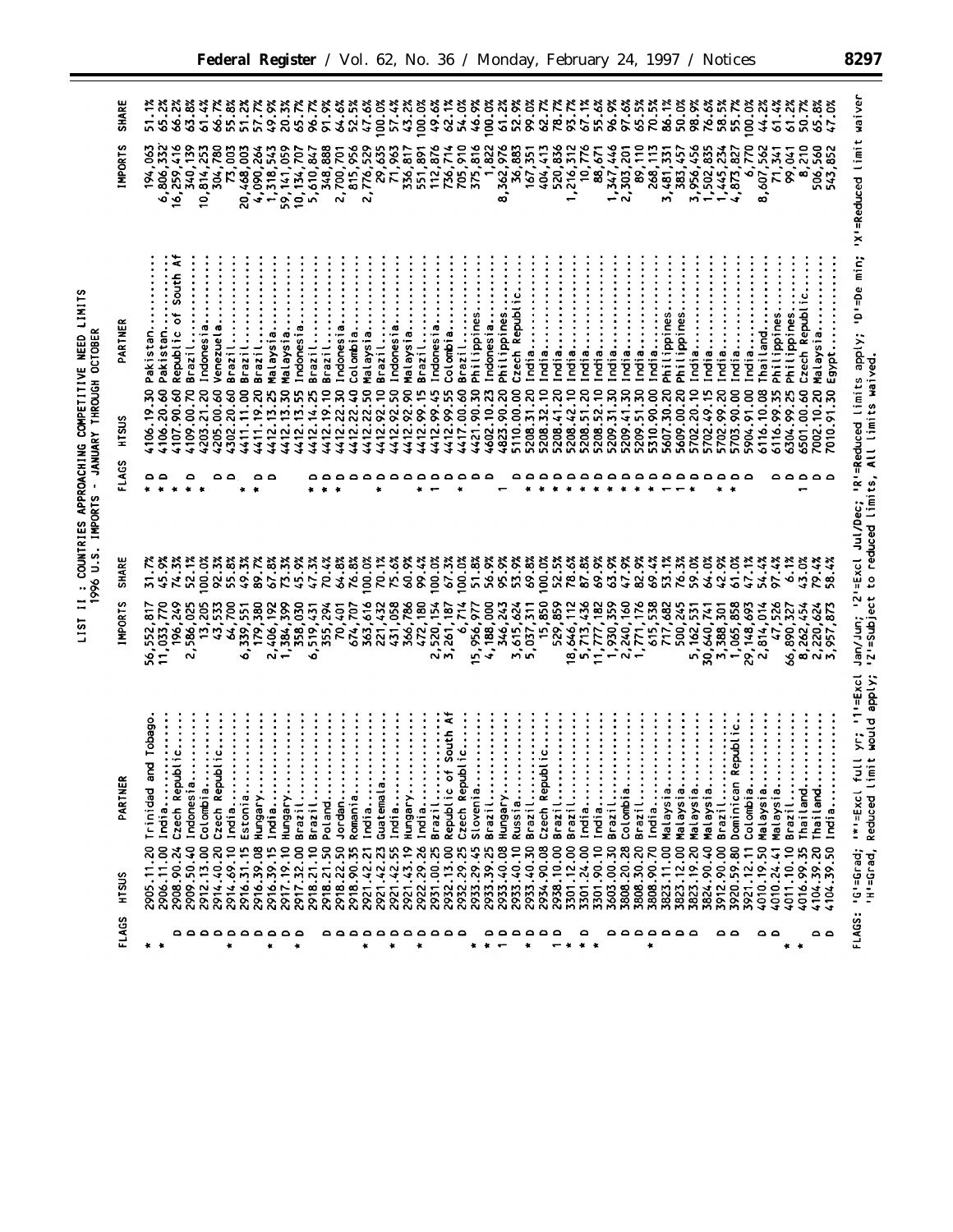|                                    | SHARE<br><b>INPORTS</b> | $10.7%$<br>23.3%<br>43.4%<br>1.8%<br>52.0%<br>42.3%<br><b>. ភីភី</b><br>១. ភីភី<br>១. ភីភី<br>54.9%<br>46.7%<br>735,580<br>326<br>2,080,695<br>69,229,772<br>10,383,025<br>10,383,035<br>3,058,035<br>909,635<br>6,118,886<br>$\begin{array}{c} 3,308 \\ 72,389,582 \\ 19,487,961 \\ 1,653,743 \\ 1,653,743 \\ 5,278,022 \end{array}$<br>86,762<br>182,963<br>1,856,042<br>57,199,581<br>614,391<br><b>501</b><br>67,782,3<br>59,238,3                                                                                                                                                                                                                                                                                                                                                                                                                                                                                                                                                                                                                                                                                                                                                                                                                                                                                                                                                                                                                                                                                                                                                                                                                                                                                                                                                                                                                                                                                                                                                                                                                                                                                                                                                 |                                                                                                                                                          | 'D'=De min; 'X'=Reduced limit waiver                                                                      |
|------------------------------------|-------------------------|----------------------------------------------------------------------------------------------------------------------------------------------------------------------------------------------------------------------------------------------------------------------------------------------------------------------------------------------------------------------------------------------------------------------------------------------------------------------------------------------------------------------------------------------------------------------------------------------------------------------------------------------------------------------------------------------------------------------------------------------------------------------------------------------------------------------------------------------------------------------------------------------------------------------------------------------------------------------------------------------------------------------------------------------------------------------------------------------------------------------------------------------------------------------------------------------------------------------------------------------------------------------------------------------------------------------------------------------------------------------------------------------------------------------------------------------------------------------------------------------------------------------------------------------------------------------------------------------------------------------------------------------------------------------------------------------------------------------------------------------------------------------------------------------------------------------------------------------------------------------------------------------------------------------------------------------------------------------------------------------------------------------------------------------------------------------------------------------------------------------------------------------------------------------------------------|----------------------------------------------------------------------------------------------------------------------------------------------------------|-----------------------------------------------------------------------------------------------------------|
| JANUARY THROUGH OCTOBER            | PARTNER<br>HTSUS        | Indonesia<br>Thailand<br>Brazil<br>Malaysia<br>Macao<br>Indonesia<br>Czech Republic<br>Philippines<br>Philippines<br>Poland<br>Malaysia<br>Indonesia<br>Ukraine<br>Argentina<br>Philippines<br>Brazil<br>India<br>Thailand.<br>Turkey<br>Turkey.<br>9009.30.00<br>9403.60.80<br>9405.50.30<br>8544.30.00<br>8546.10.00<br>8708.39.50<br>9013.10.30<br>9018.90.10<br>9102.29.04<br>9403.50.60<br>8703.10.50<br>9614.20.60<br>8543.81.00<br>9006.62.00<br>9506.19.40<br>9506.61.00<br>8541.40.20<br>8531.20.00<br>9614.20.80                                                                                                                                                                                                                                                                                                                                                                                                                                                                                                                                                                                                                                                                                                                                                                                                                                                                                                                                                                                                                                                                                                                                                                                                                                                                                                                                                                                                                                                                                                                                                                                                                                                             |                                                                                                                                                          |                                                                                                           |
| $\pmb{\cdot}$<br>1996 U.S. IMPORTS | FLAGS<br>SHARE          | a a a a a a a<br>٥<br>ە م<br>٥٥٥٥<br>$\bullet$<br>×<br>$\bullet$<br>51.8%<br>87.5%<br>44.6%<br>45.3%<br>63.5%<br>59.4%<br>12.2%<br>49.0%<br>1.3%<br>31.0%<br>66.2%<br>4.9%<br>62.4%<br>52.3%<br>70.1%<br>47.2%<br>12.9%<br>52.6%<br>20.3%<br>85.9%<br>50.5%<br>47.0%<br>94.0%<br>81.0%<br>59.8%<br>46.9%<br>83.1%<br>52.2%<br>49.8%<br>47.6%<br>15.3%<br>70.6%<br>57.1%<br>61.9%<br>52.1%<br>47.6%<br>50.8%<br>100.0%<br>64.8%<br>49.7%<br>82.0%<br>13.6%<br>49.8%<br>56.5%<br>49.9%                                                                                                                                                                                                                                                                                                                                                                                                                                                                                                                                                                                                                                                                                                                                                                                                                                                                                                                                                                                                                                                                                                                                                                                                                                                                                                                                                                                                                                                                                                                                                                                                                                                                                                   | 50.1%<br>74.2%<br>98.8%<br>47.9%<br>57.2%                                                                                                                | Jan/Jun; '2'=Excl Jul/Dec; 'R'=Reduced limits apply;<br>'2'=Subject to reduced limits, All limits waived. |
|                                    | <b>INPORTS</b>          | 723, 176<br>189<br>397,752<br>550<br>2,877,193<br><b>S19</b><br>15, 377, 152<br>789<br>749<br>64,662,208<br>6,540,500<br>29,093<br>2,021,724<br>132<br>135<br>57,316,358<br>347,783<br>414,572<br>69, 253, 134<br>22, 950, 172<br>10, 260, 287<br>58, 101, 088<br>565<br>910<br>619, 814<br>914<br>515<br>661, 131<br>6,917,123<br>902<br>2,200,553<br>1,800,157<br>286,955<br>507<br>19,096,315<br>707<br>355,867<br>701<br>72, 865, 797<br>26, 874, 947<br>528,785<br>445<br>41,353,782<br>41,658,207<br>544<br>225<br>123,171<br>$68,485,1$<br>1, 302, 1<br>226,7<br>74,422,7<br>65, 144,<br>20,383,<br>512,<br>186.<br>60,120,<br>12,896,<br>8,997,<br>62, 119,<br>5,762,5<br>508,<br>1,296,<br>3,838,<br>368,<br>ुं<br>$\mathfrak{c}$<br>ຜັ                                                                                                                                                                                                                                                                                                                                                                                                                                                                                                                                                                                                                                                                                                                                                                                                                                                                                                                                                                                                                                                                                                                                                                                                                                                                                                                                                                                                                                       | 19,300,796<br>61,416,774<br>343<br>551<br>4,987,<br>1,760,                                                                                               | full yr; "1'=Excl<br>imit would apply;                                                                    |
|                                    | œ<br>PARTNE             | of South Af<br>and Tobago.<br><br>:<br>:<br>:<br>:<br>:<br><b></b><br>Venezuela<br><br><br>$\ddot{}}$<br><br><br><br>$\begin{array}{c} \bullet \\ \bullet \\ \bullet \end{array}$<br>Czech Republic<br>$\ddot{}}$ $\ddot{}}$ $\ddot{}}$ $\ddot{}}$ $\ddot{}}$ $\ddot{}}$ $\ddot{}}$ $\ddot{}}$ $\ddot{}}$ $\ddot{}}$ $\ddot{}}$ $\ddot{}}$ $\ddot{}}$ $\ddot{}}$ $\ddot{}}$ $\ddot{}}$ $\ddot{}}$ $\ddot{}}$ $\ddot{}}$ $\ddot{}}$ $\ddot{}}$ $\ddot{}}$ $\ddot{}}$ $\ddot{}}$ $\ddot{}}$ $\ddot{}}$ $\ddot{}}$ $\ddot{$<br><b></b><br>$\begin{bmatrix} 1 & 1 & 1 & 1 \\ 1 & 1 & 1 & 1 \\ 1 & 1 & 1 & 1 \\ 1 & 1 & 1 & 1 \\ 1 & 1 & 1 & 1 \\ 1 & 1 & 1 & 1 \\ 1 & 1 & 1 & 1 \\ 1 & 1 & 1 & 1 \\ 1 & 1 & 1 & 1 \\ 1 & 1 & 1 & 1 \\ 1 & 1 & 1 & 1 & 1 \\ 1 & 1 & 1 & 1 & 1 \\ 1 & 1 & 1 & 1 & 1 \\ 1 & 1 & 1 & 1 & 1 \\ 1 & 1 & 1 & 1 & 1 \\ 1 & 1 & 1 & 1 & 1 \\ 1 & $<br><b></b><br>:<br>:<br>:<br>:<br>:<br>:::::::<br>:<br>:<br>:<br>:<br>$\ddot{}}$ :<br>Czech Republic.<br>$\ddot{\cdot}$<br>$\bullet$<br>Indonesia<br>India<br>Mauritius<br>Thail and.<br>Egypt<br>Malaysia.<br>Peru<br>Hungary<br>Venezuel a<br>Malaysia.<br>Peru<br>Pakistan.<br>Brazil<br>Brazil<br>Slovenia.<br>Brazil<br>Brazil<br>Brazil<br>Malaysia.<br>Malaysia.<br>Malaysia<br>Malaysia.<br>Malaysia<br>Malaysia<br>Malaysia<br>Malaysia<br>Malaysia<br>Thailand<br>Malaysia<br><b>Trinidad</b><br>Republic<br>Thailand<br>Brazil<br>Peru<br>Peru<br>Russia<br>Russia<br>Brazil<br>Russia<br>Brazil<br>Brazil<br>Russia<br>Chile<br>7411.21.50<br>7616.99.50<br>7614.90.50<br>7614.90.20<br>8211.92.60<br>8213.00.60<br>7319.20.00<br>7403.12.00<br>7904.00.00  <br>7905.00.00  <br>8108.90.60<br>8471.49.26<br>8471.60.35<br>8483.10.30<br>8525.20.05<br>7019.19.30<br>7409.39.50<br>8112.91.50<br>8202.91.30<br>8414.30.40<br>8414.30.80<br>8426.11.00<br>8428.32.00<br>8429.30.00<br>8450.90.40<br>8483.50.40<br>8504.40.90<br>8519.21.00<br>8519.31.00<br>8520.33.00<br>8527.13.60<br>7113.20.30<br>7116.20.05<br>7202.21.10<br>8104.11.00<br>8112.30.60<br>8412.10.00<br>8459.51.00<br>8471.49.31<br>8525.20.30<br>8527.12.00<br>7018.90.50<br>7109.00.00<br>8521.10.90<br>7113.20.21<br>7113.19.21 | Indonesia<br>Malaysia<br>Brazil<br>œ<br>Hungary<br>Malaysi<br>8527.32.50<br>8527.29.40<br>8528.12.04<br>8528.12.16<br>$\boldsymbol{\tilde{z}}$<br>$\sim$ | $1 \times 1 = Excl$<br>Reduced<br>'H'=Grad,                                                               |
|                                    | HISUS<br>FLAGS          | ە ە<br>$\circ$<br>۵<br>$\circ$<br>ە ە ە<br>ە ە<br>aaaaaaa<br>$\circ$<br>٥٥٥٥<br>$\ast$<br>۰<br>$\overline{\phantom{0}}$<br>٠<br>$\overline{\phantom{0}}$<br>$\blacksquare$<br>$\overline{\phantom{0}}$<br>$\ddot{}$<br>$\overline{\phantom{0}}$<br>۰.                                                                                                                                                                                                                                                                                                                                                                                                                                                                                                                                                                                                                                                                                                                                                                                                                                                                                                                                                                                                                                                                                                                                                                                                                                                                                                                                                                                                                                                                                                                                                                                                                                                                                                                                                                                                                                                                                                                                  | 8528<br>ە ە                                                                                                                                              | FLAGS: 'G'=Grad;                                                                                          |

LIST II : COUNTRIES APPROACHING COMPETITIVE NEED LIMITS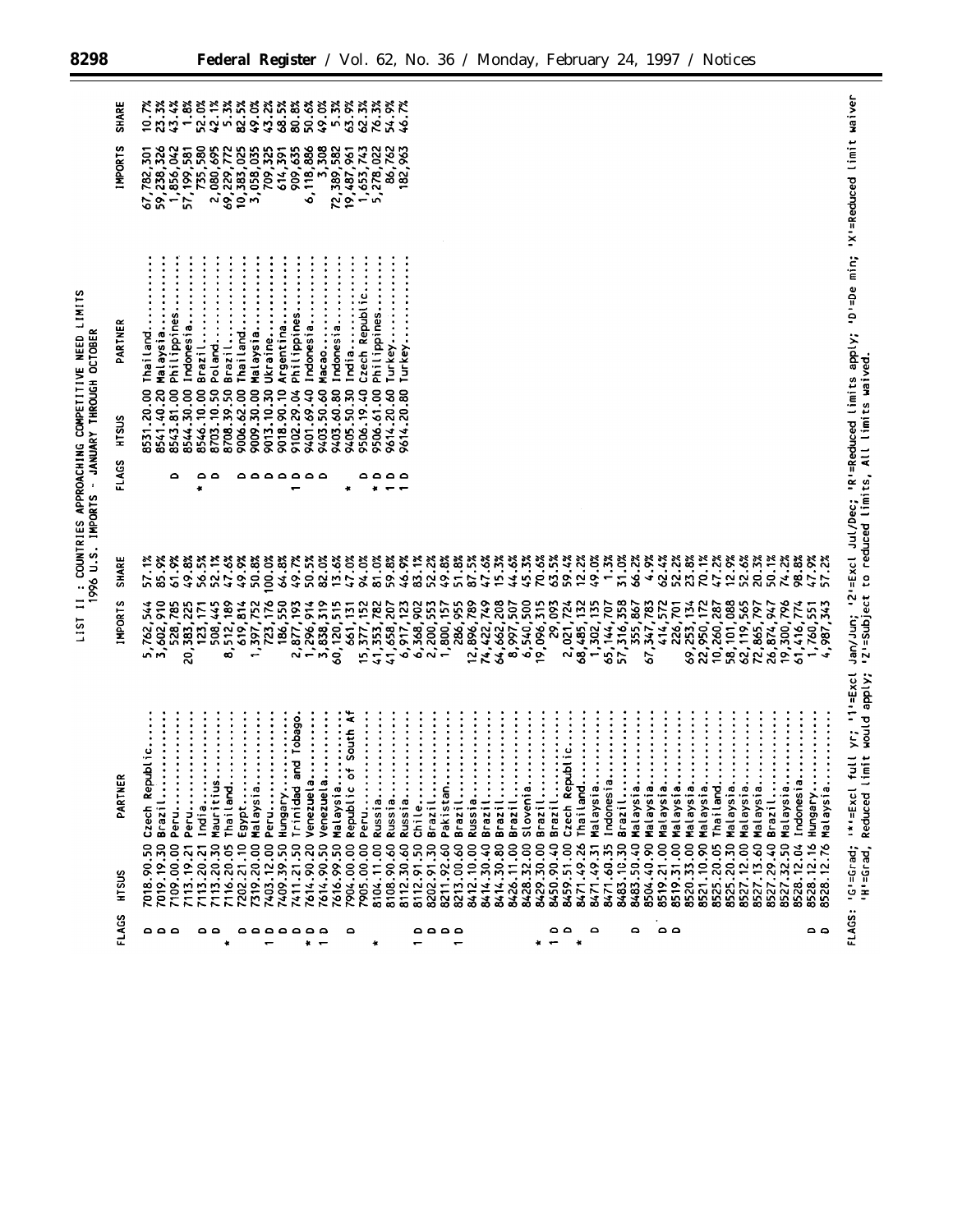LIST II : COUNTRIES APPROACHING COMPETITIVE NEED LIMITS<br>1996 U.S. IMPORTS - JANUARY THROUGH OCTOBER

|               | COUNT          |                                                                         |                  | జ                                |                                  |                   |                       |                              |                                          |                    |                      |                                                    |           | ∾      | ∞<br>m     |                   |                                    |        |                                   |                      |                         | $\mathbf{\tilde{N}}$          |             |                                                       |               |      |                                 | 0.022                                                                        |                                 |       |                                         |        |                    |                             | $ONN$ $\alpha$ $N-n$                                    |                               |                                                    |                                                        | 275                         |
|---------------|----------------|-------------------------------------------------------------------------|------------------|----------------------------------|----------------------------------|-------------------|-----------------------|------------------------------|------------------------------------------|--------------------|----------------------|----------------------------------------------------|-----------|--------|------------|-------------------|------------------------------------|--------|-----------------------------------|----------------------|-------------------------|-------------------------------|-------------|-------------------------------------------------------|---------------|------|---------------------------------|------------------------------------------------------------------------------|---------------------------------|-------|-----------------------------------------|--------|--------------------|-----------------------------|---------------------------------------------------------|-------------------------------|----------------------------------------------------|--------------------------------------------------------|-----------------------------|
| <b>PARTNE</b> | <b>IMPORTS</b> | m<br>m<br>$\overline{\phantom{0}}$<br>$\ddot{\phantom{1}}$<br>in.<br>۰o | 58<br>403<br>079 | $\infty$<br>ィト<br>$\bullet$<br>÷ | 385<br>$\bullet$<br>žŠ.<br>28822 | <b>147</b>        | 306                   | 402<br>٠                     | ٠                                        | 831<br>٠<br>$4N +$ |                      | 3332355823335<br>2888255<br>$\bullet$<br>$0 - 1$ M | $\bullet$ | ۰      | $\infty$   | <b>NMM</b><br>290 | $\overline{\phantom{0}}$<br>$\sim$ | 5      | $\rightarrow$<br>÷<br>N<br>$\sim$ | $\circ$<br>$\bar{N}$ | <b>22888</b><br>M       | $\overline{5}$<br>507         | 508         | $\ddot{\phantom{0}}$<br>0<br>$\overline{\phantom{0}}$ |               |      |                                 | <b>SSSSSSSSS</b><br>8888538<br>$\infty$ $\approx$ $\approx$ $\sim$ $\approx$ | ٠                               | 25228 | ۰<br>↽<br>$\overline{\phantom{0}}$<br>⊷ | ٠<br>۰ | ٠                  | <b>SE22582</b><br>964       | ۰<br>$\overline{\phantom{0}}$<br>$\bullet$<br>่สะชีตั้ง | ∾<br>Ō<br><b>in</b><br>∾<br>÷ | ∿ວທ<br>m<br>۰ó<br>$\bullet$<br>$\mathbf{M}$<br>in. | $\infty$<br>$\circ$<br>∾<br>~<br><b>A</b><br>$\bullet$ | \$90<br>298, 845,<br>$\sim$ |
| ⋚             | PARTNER        | c<br>$\cdot$ $-$<br>پ<br>Ē<br>o,<br>œ                                   | Φ<br>œ           | ă<br>L<br>$\mathbf{a}$           | $\overline{5}$                   | ۔۔<br>ol omb<br>Ō | σ<br>Ö<br>÷<br>$\sim$ | epubl<br>œ<br>Costa<br>Czech | ٥<br>Φ<br>$\alpha$<br>နူ<br>ن<br>Dominic | cuador<br>ш.       | ٠<br>Egypt.<br>Eston | መ<br>stonia                                        | Guatema   | Hungar | ٠<br>India | Indones           | Jamaic                             | Jordan | Kazakhst                          | Lebanon              | ٠<br>$\bullet$<br>Macao | ٠<br>ø<br>Malays <sup>-</sup> | 3<br>Maurit | Morocco                                               | tan<br>Pakist | Peru | ۊ<br>reru<br>Philippi<br>Poland |                                                                              | ह<br>o<br>÷<br>Republ<br>Romani | a     | Russia.<br>Slovenia                     | œ      | na<br>ana<br>Thail | ္တ<br>န္မီ<br>옪<br>Trinidad | Turkey                                                  | Jkraine                       | Ven6n.un                                           | œ<br>enezue<br>∍                                       | TOTAL                       |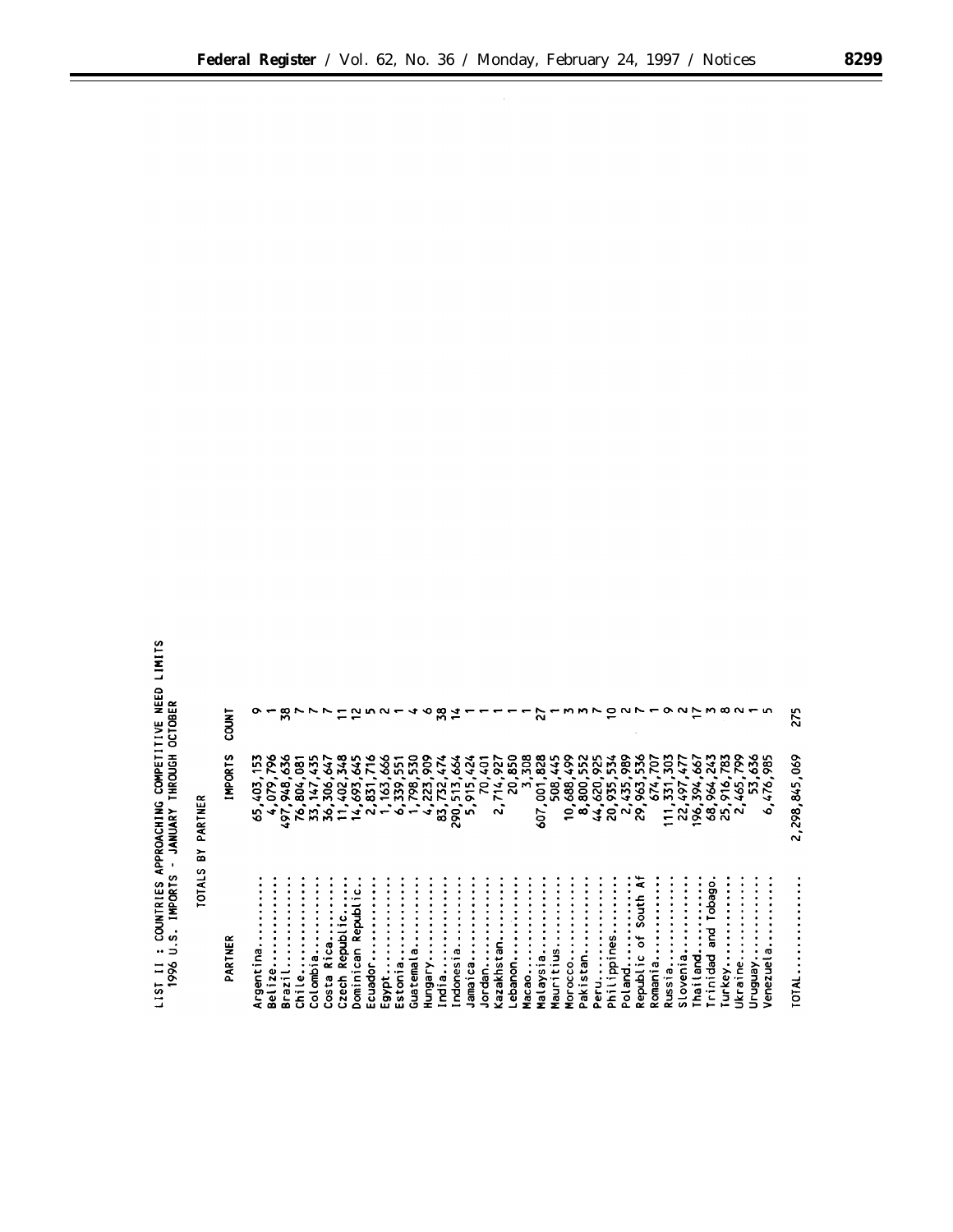| <b>TEMS</b>       | OCTOBEF         |
|-------------------|-----------------|
| .<br>.<br>NININIS | <b>THROICH</b>  |
| ಕೆ                | <b>ANUARY</b>   |
| POSSIBLE          | PORTS           |
| LIST 111          | s:<br>⇒<br>1996 |

| SHARE<br><b>IMPORTS</b> | 17,807                 | 81.0%<br>54.6%<br>118,473<br>2,011,374            | 50.5%<br>1,747,027        | 50.0%<br>61,669                  | 69.8%<br>640,730        | 71.5%<br>103,696<br>$\dot{\bm{\delta}}$ | 78.0%<br>325,061                 | 54.1%<br>82.9%<br>3, 103, 219 | ő<br>$\frac{4}{3}$<br>102,683     | 66.4%<br>10,200                                                        | 98.5%<br>112,649<br>4,761         | 79.3%<br>67,368                 | 76.1%<br>85,851                           | 48.7<br>1,783,565                 | 54.3%<br>75.3%<br>2,349,969 | 403,276<br>597,100       |                              | 56.9%<br>1,756,474 | 60.3%<br>6,041,378   | 84.6%<br>46.7%<br>š<br>2,714,5               | 79.2<br>4, 113, 768<br>4, 899, 779            | 49.7%<br>$\frac{1}{4}$       | 100.0%                      | 86.43<br>14,905<br>150,733 | 99.5%<br>2,410,000   | 94.99                                                             | 43.4%<br>27,599<br>1,059,798<br>397,631 | 83.9%                                       | 66.5%<br>1,781,314  | 61.5%<br>5,040      | 100.0%<br>48.6%<br>165,449                     | 48.9%<br>3,486,838<br>1,298,461<br>11,686 | 50.7%               | 56.5%<br>244,799     | 74.7%<br>6, 184, 112<br>81, 444<br>12, 576, 566  | 92.8%               | 99.9%<br>74.3%                     | 52.1%<br>196,249                           | 100.0%                               | 92.3%<br>2,586,025<br>13,205<br>43,533 | 55.8%               | 49.3%                 | 89.7%<br>64,700<br>6,339,551<br>179,380 | 67.8%<br>2,406,192                  | 1,384,399             | õ<br>358,030      | Weduced limit waiver                                                |                                                  |
|-------------------------|------------------------|---------------------------------------------------|---------------------------|----------------------------------|-------------------------|-----------------------------------------|----------------------------------|-------------------------------|-----------------------------------|------------------------------------------------------------------------|-----------------------------------|---------------------------------|-------------------------------------------|-----------------------------------|-----------------------------|--------------------------|------------------------------|--------------------|----------------------|----------------------------------------------|-----------------------------------------------|------------------------------|-----------------------------|----------------------------|----------------------|-------------------------------------------------------------------|-----------------------------------------|---------------------------------------------|---------------------|---------------------|------------------------------------------------|-------------------------------------------|---------------------|----------------------|--------------------------------------------------|---------------------|------------------------------------|--------------------------------------------|--------------------------------------|----------------------------------------|---------------------|-----------------------|-----------------------------------------|-------------------------------------|-----------------------|-------------------|---------------------------------------------------------------------|--------------------------------------------------|
| PARTNER<br>HISUS        | Colombia<br>2004.10.40 | Thailand<br>Guatemala<br>2005.80.00<br>2005.10.00 | Thailand<br>2006.00.70    | Dominican Republic<br>2008.30.10 | Argentina<br>2008.50.20 | Costa Rica<br>2008.99.13                | Dominican Republic<br>2008.99.23 | Thailand<br>2008.99.35        | Dominican Republic.<br>2008.99.45 | Dominican Republic.<br>Dominican Republic.<br>2106.90.03<br>2106.90.12 | Dominican Republic.<br>2202.90.36 | 2208.60.50                      | $\vdots$<br>Russia<br>India<br>2516.22.00 | Republic of South A<br>2516.90.00 | Peru<br>2608.00.00          | Venezuela.<br>2619.00.30 | Czech Republic<br>2707.99.40 | Ukraine            | Brazil<br>2811.29.50 | Kazakhstan.<br>2819.10.00                    | Republic of South<br>2825.30.00<br>2825.70.00 | India<br>Chile<br>2827.39.20 | India<br>2833.29.30         | Brazil<br>2836.99.20       | Turkey<br>2840.11.00 | Turkey<br>2840.19.00                                              | Czech Republic<br>2841.61.00            | Republic of South<br>2841.90.10             | chile<br>2841.90.20 | India<br>2848.00.10 | Republic of South A<br>Argentina<br>2849.10.00 | Brazil<br>2850.00.20                      | India<br>2902.60.00 | Brazil<br>2903.19.10 | Brazil<br>2903.23.00                             | India<br>2904.90.04 | Brazil<br>2904.90.15<br>2908.90.24 | Czech Republic<br>Indonesia.<br>2909.50.40 | Colombia<br>2912.13.00               | Czech Republi<br>2914.40.20            | India<br>2914.69.10 | Estonia<br>2916.31.15 | Hungary<br>2916.39.08                   | India.<br>2916.39.15                | Hungary<br>2917.19.10 | 2917.32.00        | 'D'=De min;<br>Jan/Jun; '2'=Excl Jul/Dec; 'R'=Reduced limits apply; |                                                  |
| FLAGS                   | م م                    |                                                   | $\circ$ $\circ$           |                                  |                         | د د                                     | $\circ$                          |                               | $\circ$                           | $\circ$ $\circ$ $\circ$                                                |                                   |                                 | $\circ$                                   |                                   |                             |                          |                              |                    | ٥٥٥٥٥٥               |                                              |                                               |                              | $\circ$                     |                            |                      |                                                                   |                                         |                                             |                     |                     |                                                |                                           |                     |                      |                                                  |                     |                                    |                                            |                                      |                                        | Ł                   |                       |                                         | $\ddot{\bullet}$                    |                       |                   |                                                                     |                                                  |
| SHARE<br><b>IMPORTS</b> | 53,636                 | 44.0%<br>20,956<br>,534,170                       | 69.0%<br>44.4%<br>117,704 | 45.5%<br>633,696                 | 71.5%<br>4,783,361      | 54. 7%<br>ទ្<br>ž                       | 83.6%<br>2,022,733               | 00.0%<br>ន្ថ                  | 51.9%<br>542,490                  | 59.4%<br>63.0%<br>65,324                                               | 63.0%<br>197,999                  | 43.7%<br>1,060,549<br>4,516,837 | 43.5%<br>1,054,419                        | 48.8%<br>916, 135                 | 45.0%<br>952,027            | 52.6%<br>113,108         | 68.6%<br>522,862             | 42.1%<br>968,139   | 64.3%<br>741,781     | 95.3%<br>2,862,804<br>9,886,504<br>3,397,411 | 98.7%                                         | 93.8%<br>57.8%               | 75.8%<br>204,806<br>280,751 | 51.5%                      | 65.2%                | 83.4%<br>$1,017,355$<br>$1,589,962$<br>$2,227,918$<br>$4,577,770$ | 52.5%                                   | 77.3%<br>784, 727<br>215, 728<br>, 096, 095 | 70.3%               | 80.8%               | 43.6%<br>512<br>$11,5$<br>$135,7$              | 73.8%<br>59.9%<br>707                     | 46.3%               | 61.9%                | 50.3%<br>24,172<br>17,450<br>17,450<br>1,279,732 | 91.4%<br>117,873    | 72.1%<br>6,694,903                 | 81.6%<br>82.0%<br>855,710<br>4,700,206     | 48.3%<br>1,078,971                   | 99.8%<br>5,964,507                     | 100.0%<br>45,420    | 79.2%<br>4,079,796    | 93.7%                                   | 53.0%<br>1,025,126                  | 56.8%<br>20,850       | 54.1%<br>174,900  |                                                                     | 'Z'=Subject to reduced limits, All limits waived |
| ដ<br>PARTNI             | <b>VenBnun</b>         | Ecuador.                                          | Ecuador.<br>Russia.       | Venezuel                         | ė<br>Argentin           | Chile.                                  | Argentin                         | Russia.                       | Guatemal                          | India                                                                  | Ecuador.                          | Peru                            | in Republic.<br>Dominica<br>Ecuador       | Guatemal                          | Turkey                      | Morocco.                 | India                        | Thailanc           | Peru                 | ဒီ<br>Costa R                                | ថ្ង<br>$\tilde{\mathbf{z}}$<br>Costa          | Dominican Republic           | Turkey<br>Turkey            | Thailanc                   | ica<br>Costa R       | ca<br>Costa Ri                                                    | $a_{\cdots}$<br>Argentir                | Thailand                                    | Argentina           | ಸ<br>Thailand       | India                                          | Thail and<br>Ecuador.                     | Thail and           | Indones <sub>1</sub> | India                                            | ines<br>Philippi    | chile                              | Morocco.                                   | á<br>Russia.<br>Indones <sub>1</sub> | India                                  | Argentir            | Belize                | Republic<br>Dominican                   | Republic<br>$\subseteq$<br>Dominica | Lebanon               | Colombi<br>ိ      | full yr; '1'=Excl<br>limit would apply;<br>$1 \star 1 = ExC$        | Reduced                                          |
| H <sub>2</sub>          | 0202.30.02             | 0302.65.00                                        | 0302.69.10<br>0303.32.00  | 0303.71.00                       | 0303.77.00              | 0304.10.30                              | 0304.20.50                       | 0305.20.20                    | 0708.10.20                        | 0708.90.15                                                             | 0708.90.30                        | 0710.29.30<br>0709.20.10        | 0710.29.30                                | 0710.80.93                        | 0711.30.00                  | 0711.30.00               | 0711.40.00                   | 0713.31.40         | 0713.90.10           | 0714.10.10                                   | 0714.10.20                                    | 0714.20.20                   | 0802.50.20<br>0802.50.40    | 0804.50.80                 | 0811.90.10           | 0811.90.50                                                        | 0813.30.00                              | 0813.40.10                                  | 1007.00.00          | 1102.30.00          | 102.90.30                                      | 1103.14.00<br>106.30.20                   | 212.92.00           | 1301.90.40           | 403.90.40                                        | 604.14.50           | 604.15.00                          | 604.16.30<br>604.30.20                     | 605.90.55                            | 701.11.05                              | 702.60.22           | 702.90.35             | 702.90.40                               | 703.10.30                           | 703.90.30             | $\ddot{3}$<br>806 | 'G'=Grad;                                                           | 'H'=Grad,                                        |
| FLAGS                   | ە ە                    |                                                   | $\circ$<br>$\circ$        | $\circ$                          |                         |                                         | $\ddot{}$                        |                               |                                   |                                                                        |                                   |                                 |                                           |                                   |                             |                          |                              |                    |                      |                                              |                                               |                              |                             |                            |                      |                                                                   |                                         |                                             |                     |                     |                                                |                                           |                     |                      |                                                  |                     | $\circ$                            | $\circ$<br>$\circ$                         |                                      | $\circ$                                | $\circ$             |                       | د م                                     | ≏                                   | ە ە                   |                   | <b>FLAGS:</b>                                                       |                                                  |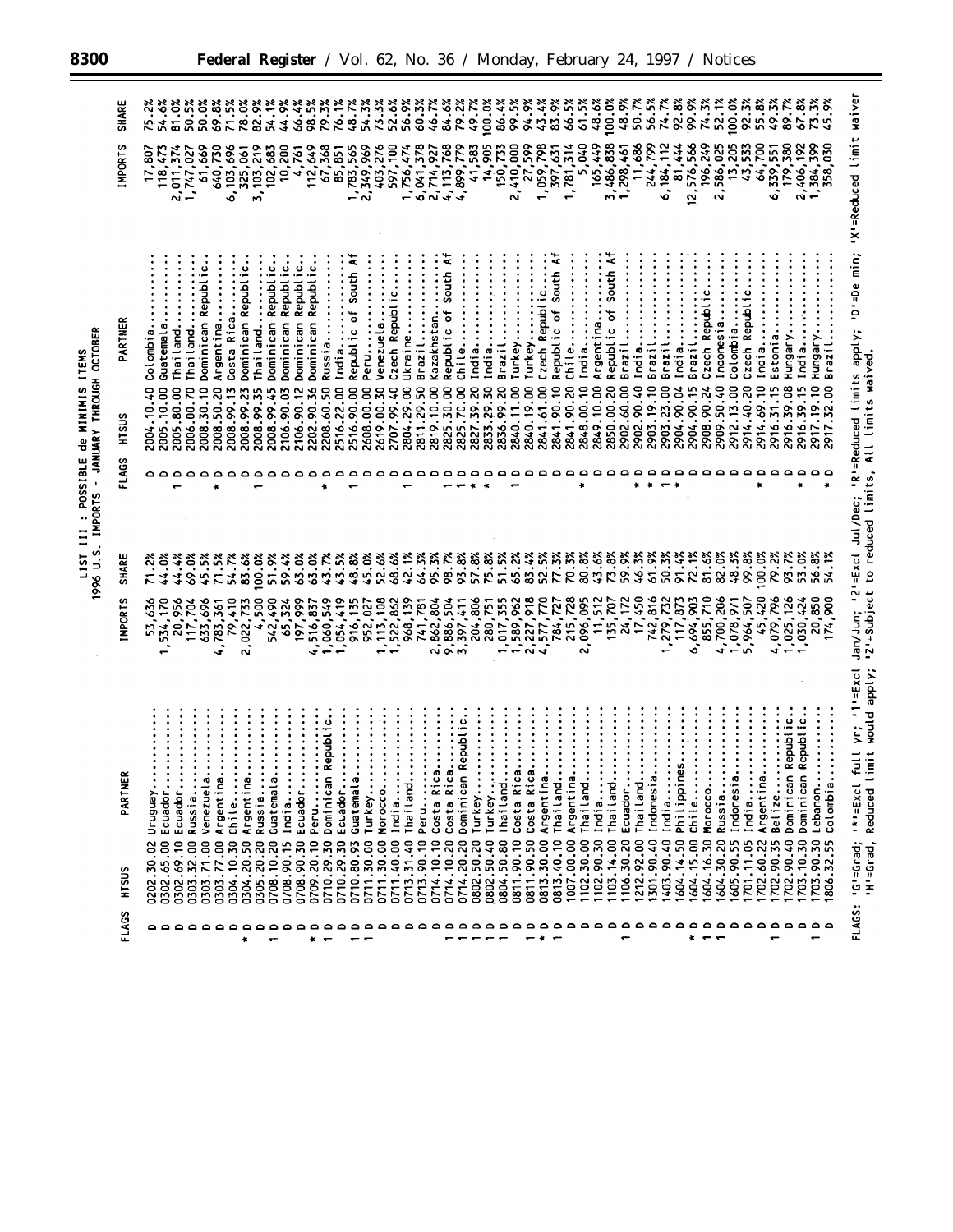LIST III : POSSIBLE de MINIMIS ITEMS<br>1996 U.S. IMPORTS - JANUARY THROUGH OCTOBER

| <b>SHARE</b>     | 52.9%<br>$00.0\%$                                        | 99.0%                | 62.7%               | 78.7X                                      | 67.1%               | 55.6%                   | 96.9%                     | 97.6%<br>65.5%                                | 70.5%                    | 86.1%                     | 50.0%                     | 98.9%<br>76.6%                                                                                     | $58.5^{\circ}$      | 55.7%               | 100.0%              | 61.2%<br>61.43                          | <b>ົ</b><br>ຂີ                              | 65.8%                         | 47.0%               | 57.1%                        | 85.9%                | 61.9                   | 56.5%<br>52.1%                                  | 49.9%               | 50.8%                  | 100.0%             | 64.8%<br>49.7%                                             | 50.5%                   | 82.0%                    | 47.0%                             | 83.1%<br>52.2%                    | 49.8%                            | 51.8%                | 63.5%                | 59.4%                        | 49.0%                    | 66.2%<br>62.4%                                  | 52.2%                 | 47.9%                 | 57.2                   |                          | 52.0%                |                                                                                                                       |
|------------------|----------------------------------------------------------|----------------------|---------------------|--------------------------------------------|---------------------|-------------------------|---------------------------|-----------------------------------------------|--------------------------|---------------------------|---------------------------|----------------------------------------------------------------------------------------------------|---------------------|---------------------|---------------------|-----------------------------------------|---------------------------------------------|-------------------------------|---------------------|------------------------------|----------------------|------------------------|-------------------------------------------------|---------------------|------------------------|--------------------|------------------------------------------------------------|-------------------------|--------------------------|-----------------------------------|-----------------------------------|----------------------------------|----------------------|----------------------|------------------------------|--------------------------|-------------------------------------------------|-----------------------|-----------------------|------------------------|--------------------------|----------------------|-----------------------------------------------------------------------------------------------------------------------|
| <b>IMPORTS</b>   | 36,883                                                   | 167,351              | 404,413             | 520,836<br>1,216,312                       |                     | $\frac{10,776}{88,671}$ | 1,347,446<br>2,303,201    | $\ddot{\textbf{s}}$                           | 268,                     | 3,481,331                 | 383,457                   | 3,956,456<br>1,502,8                                                                               | 1,445,7             | ន្ត្<br>4,873,8     | δ.77                | 71,341<br>99,041                        | 8,210                                       |                               | 506,560<br>543,852  | 5,762,544<br>3,602,910       |                      | 528,785<br>123,171     | 508,445                                         | 619,814             | 1,397,7                | 723,1              | 186,550                                                    | 2,877,193               | 1,296,914<br>3,838,319   | 661, 131                          | 6,368,902                         | 2,200,553<br>1,800,157           | 286,955              | 29,093               | $2,021,7$<br>1,302,1         | 135                      | 414,572<br>355,867                              | 226,701               | 1,760,551             | 343<br>4,987,3         | 1,856,                   |                      | 'X'=Reduced limit waiver                                                                                              |
| PARTNER<br>HISUS | Czech Republic<br>Indonesia.<br>5110.00.00<br>4602.10.23 | India.<br>5208.31.20 | India<br>5208.32.10 | India<br>India<br>5208.41.20<br>5208.42.10 | India<br>5208.51.20 | India<br>5208.52.10     | India<br>5209.31.30       | India<br>India<br>5209.41.30<br>5209.51.30    | India<br>5310.90.00      | Philippines<br>5607.30.20 | Philippines<br>5609.00.20 | India<br>India<br>5702.20.10<br>5702.49.15                                                         | India<br>5702.99.20 | India<br>5703.90.00 | India<br>5904.91.00 | Philippines<br>6116.99.35<br>6304.99.25 | Czech Republic<br>Philippines<br>6501.00.60 | Malaysia<br>7002.10.20        | Egypt<br>7010.91.30 | Czech Republic<br>7018.90.50 | Brazil<br>7019.19.30 | Peru<br>7109.00.00     | Mauritius.<br>India<br>7113.20.21<br>7113.20.30 | Egypt<br>7202.21.10 | Malaysia<br>7319.20.00 | Peru<br>7403.12.00 | Hungary<br>Trinidad and Tobago<br>7411.21.50<br>7409.39.50 | Venezuela<br>7614.90.20 | Venezuela.<br>7614.90.50 | Republic of South A<br>7904.00.00 | Chile<br>8202.91.30<br>8112.91.50 | Brazil<br>Pakistan<br>8211.92.60 | Brazil<br>8213.00.60 | Brazil<br>8450.90.40 | Czech Republic<br>8459.51.00 | Malaysia<br>8471.49.31   | Malaysia<br>sizyala<br>8483.50.40<br>8519.21.00 | alaysia<br>8519.31.00 | Hungary<br>8528.12.16 | Malaysia<br>8528.12.76 | Philippine<br>8543.81.00 | Brazil<br>8546.10.00 | Jan/Jun; '2'=Excl Jul/Dec; 'R'=Reduced limits apply; 'D'=De min;<br>'2'=Subject to reduced limits, All limits waived. |
| FLAGS            | ە ە                                                      |                      |                     |                                            |                     |                         | $\circ$                   |                                               | 00                       |                           |                           |                                                                                                    |                     |                     |                     |                                         |                                             |                               |                     |                              |                      |                        |                                                 |                     |                        |                    |                                                            |                         |                          |                                   |                                   |                                  |                      |                      |                              |                          |                                                 |                       |                       |                        |                          |                      |                                                                                                                       |
| SHARE            | 64.8%<br>ς<br>π                                          | 76.8%                | 100.0%              | 70.1%<br>75.6%                             | 60.9%               | 99.4%                   | 100.0%                    | 100.0%<br>67.3%                               | 56.9%                    | 95.9%                     | 53.9%                     | 69.8%<br>100.0%                                                                                    |                     | $52.5%$<br>$87.8%$  | 63.9%               | 47.9%<br>82.9%                          | 69.4%                                       | 53.1%                         | 76.3%               | 59.0%                        | 42.9%                | 61.0%                  | 54.4%<br>97.4%                                  | 79.4%               | 58.43                  | 51.1%              | 63.8%<br>65.2%                                             | 66.7%                   | 55.8%                    | 57.7%                             | 49.9%<br>96.7%                    | 91.9%                            | 64.6%                | 52.5%                | 47.6%                        | 100.0%<br>57.4%          | 43.2%                                           | 100.0%                | 49.6%                 | 62.1%                  | 54.0%                    | 46.9%                |                                                                                                                       |
| <b>MPORTS</b>    | 294<br>70,401<br>355,7                                   | 707<br>674,7         | 363,616             | 431,058<br>432<br>221,4                    | 786<br>366,         | 472,180                 | 2,520,154<br>3,261,187    | 6,714                                         | 188,000<br>$\ddot{ }$    |                           |                           | 346, 243<br>3, 615, 624<br>5, 037, 311<br>5, 037, 859<br>5, 713, 436<br>5, 713, 436, 759, 759, 759 |                     |                     |                     | 2,240,160<br>771,176                    |                                             | 615,538<br>717,682<br>500,245 |                     | 162,531<br>້                 | 3,388,301            | 1,065,858              | 2,814,014                                       | 47,526<br>2,220,624 | 3,957,873              | 194,063            | 806,332<br>٠.                                              | 340,139<br>304,780      | 60<br>$\vec{z}$          | 4,090,264                         | 543<br>1,318,1                    | 348,888<br>5,610,847             | 2,700,701            | 815,956              | 2,776,529<br>29,635          | 963                      | 336,817<br>$\frac{1}{2}$                        | 551,891               | 112,876               | 714<br>736,            | ត្ថ<br>705,              | 375,816              |                                                                                                                       |
| ¥<br>PARTI       | Jordan.<br>Poland                                        | Romania              | India               | ¢<br>Guatema<br>India                      | Hungary             | India                   | $\ddot{\cdot}$<br>Brazil. | c of South A<br>epublic<br>Czech R<br>Republi | Brazil.                  | <b>Hungary</b>            | Russia.                   | epublic<br>Czech R<br>Brazil.                                                                      | Brazil.             | India               | Brazil.             | Colombia<br>Brazil.                     | India                                       | Malaysi                       | Malaysi             | Malaysia                     | Brazil.              | an Republic<br>Dominic | $\vdots$<br>$\vdots$<br>Malaysi<br>Malaysi      | Thailand            | India                  | Pakista            | Pakista<br>Brazil.                                         | Venezuela               | Brazil.                  | Brazil.                           | Malaysi<br>Brazil.                | Brazil.                          | g<br><b>Indones</b>  | Colombi              | Malaysi                      | Brazil.                  | $\frac{1}{2}$<br>Indones<br>Malaysi             | $\vdots$<br>Brazil.   | Indones               | Colombi                | Brazil.                  | ines.<br>Philippi    | t full yr; '1'=Excl<br>limit would apply;<br>Reduced<br>$1*1 = ExC$                                                   |
| SUS<br>Ë         | 50<br>2918.22.50<br>Σ,<br>2918.                          | 2918.90.35           | 2921.42.21          | 2921.42.23<br>2921.42.55                   | 2921.43.19          | 2922.29.26              | 2931.00.25                | 2932.13.00                                    | 2932.29.25<br>2933.39.25 | 2933.40.08                | 2933.40.10                | 2933.40.30<br>2934.90.08                                                                           | 2938.10.00          | 3301.24.00          | 3603.00.30          | 3808.20.28<br>3808.30.20                | 3808.90.70                                  | 3823.11.00                    | 3823.12.00          | 3823.19.20                   | 3912.90.00           | 3920.59.80             | 4010.19.50<br>4010.24.41                        | 4104.39.20          | 4104.39.50             | 4106.19.30         | 4106.20.60<br>4109.00.70                                   | 4205.00.60              | 4302.20.60               | 4411.19.20                        | 4412.13.25<br>4412.14.25          | 4412.19.10                       | 4412.22.30           | 4412.22.40           | 4412.22.50                   | 4412.92.50<br>4412.92.10 | $\ddot{\mathbf{S}}$<br>4412.92                  | 4412.99.15            | 45<br>4412.99         | .55<br>s.<br>4412.     | S.<br>S.<br>4417.        | Z<br>g<br>N          | 'G'=Grad;<br>'H'=Grad,                                                                                                |
| FLAGS            | ە ە                                                      | $\circ$              | ¥                   | ×                                          |                     | ×                       |                           |                                               | $\mathbf{k}$             |                           |                           | 000000000000<br>٠                                                                                  |                     |                     |                     |                                         | ×                                           |                               |                     |                              |                      |                        |                                                 |                     |                        | ۰                  | $\bullet$<br>$\bullet$                                     |                         |                          | $\ddot{}$                         | ٠                                 | $\ddot{\phantom{a}}$             | 化                    |                      | ¥                            |                          |                                                 | $\ddot{}$             | ٥٥٥٥٥                 |                        | $\ddot{}$                |                      | <b>FLAGS:</b>                                                                                                         |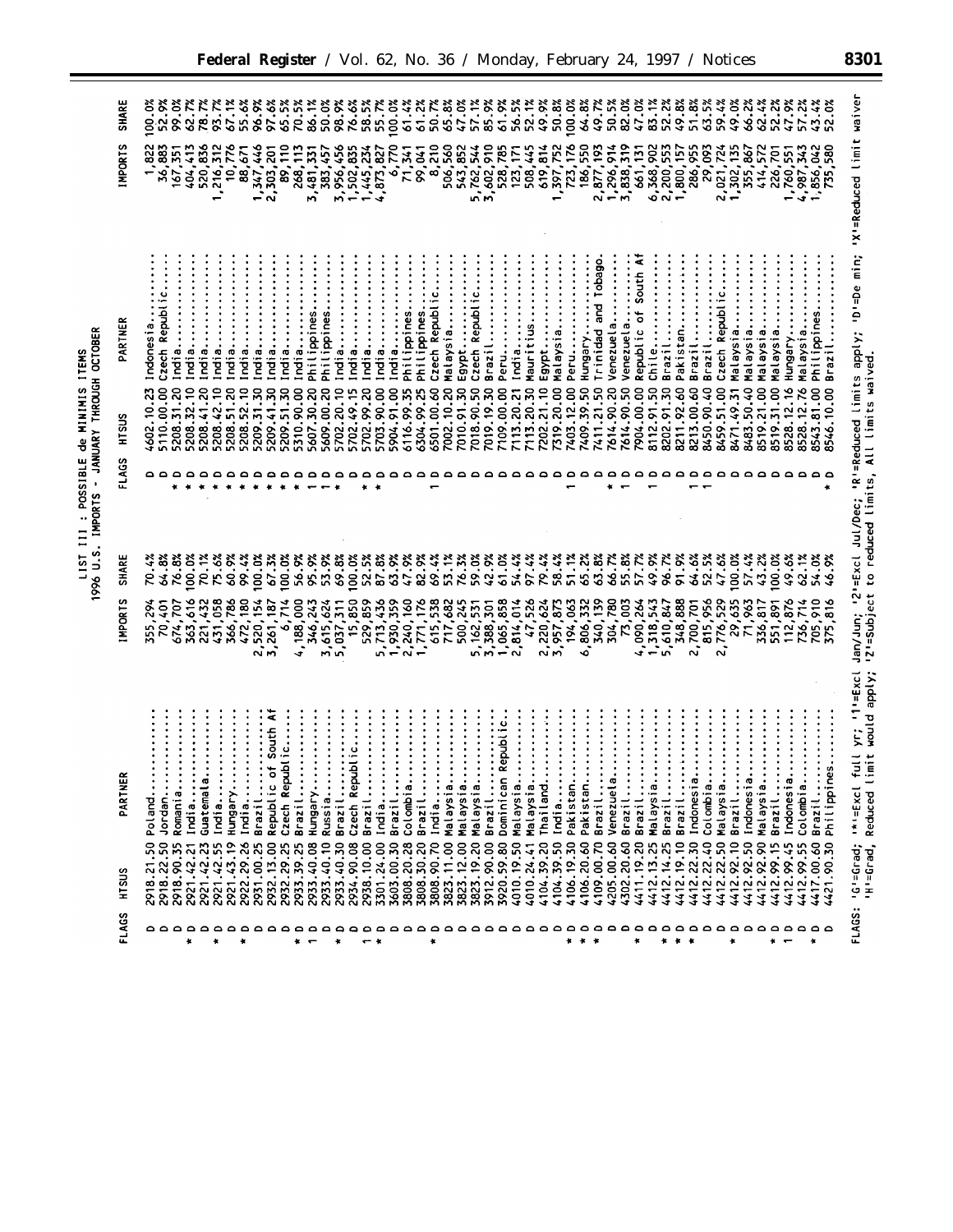|                                                                                     |                   | <b>LNICO</b>                                   |                        |                       | 22                      | m                         | ∙                       | w                                     |                              |                           |                   |                   |                                           | ⋖         | ∾                           | 55 |            |        |            |         |       |            |           |           |           |      |                                      |        |                      |         |           |            |                      |           |           |        |           | 216         |
|-------------------------------------------------------------------------------------|-------------------|------------------------------------------------|------------------------|-----------------------|-------------------------|---------------------------|-------------------------|---------------------------------------|------------------------------|---------------------------|-------------------|-------------------|-------------------------------------------|-----------|-----------------------------|----|------------|--------|------------|---------|-------|------------|-----------|-----------|-----------|------|--------------------------------------|--------|----------------------|---------|-----------|------------|----------------------|-----------|-----------|--------|-----------|-------------|
|                                                                                     |                   | <b>INPORTS</b>                                 | 13,065,582             | 4,079,796             | 64,824,907              | 19,824,308                |                         | 3,998,742<br>22,670,884<br>11,402,348 |                              | 8,196,391                 | 2,831,716         |                   | 1, 163, 666<br>6, 339, 551<br>1, 798, 530 |           | $4,223,909$<br>$41,433,561$ |    | 13,414,060 | 70,401 | 2,714,927  | 20,850  | 3,308 | 25,922,852 | 508,445   | 1,968,818 | 8,800,552 |      | 8,860,548<br>12,572,558<br>2,435,989 |        | 13,704,120           | 674,707 | 8,505,402 | 24,484,742 | 2,877,193            | 4,144,908 | 2,465,799 | 53,636 | 6,476,985 | 346,534,691 |
| 1996 U.S. IMPORTS - JANUARY THROUGH OCTOBER<br>LIST III ; POSSIBLE de MINIMIS ITEMS | TOTALS BY PARTNER | PARTNER                                        | Argentina              | Belize                | Brazil                  | Chile                     | Colombia                | Costa Rica                            | Czech Republic               | Dominican Republic        | Ecuador           |                   | Estonia                                   | Guatemala |                             |    | Indonesia  | lordan | (azakhstan | .ebanon | 1acao | Malaysia   | Mauritius | Morocco   | Pakistan  | Peru | Philippines                          | Poland | Republic of South Af | Romania | Russia    | Thailand   | Trinidad and Tobago. | Turkey    | Ukraine   |        | /enezuela | TOTAL       |
|                                                                                     | <b>SHARE</b>      | $42.1%$<br>82.5%                               | 49.0%                  | 43.2%                 | 68.5%                   | 80.8%                     | 50.6%                   | 49.0%                                 | 62.3%                        | 76.3%                     | 54.9%             | 46.7%             |                                           |           |                             |    |            |        |            |         |       |            |           |           |           |      |                                      |        |                      |         |           |            |                      |           |           |        |           |             |
|                                                                                     | <b>INPORTS</b>    | 2,080,695<br>10,383,025                        | 3,058,035              | 709,325               | 614,391                 | 909,635                   | 6,118,886               | 3,308                                 | 1,653,743<br>5,278,022       |                           | 86,762<br>182,963 |                   |                                           |           |                             |    |            |        |            |         |       |            |           |           |           |      |                                      |        |                      |         |           |            |                      |           |           |        |           |             |
|                                                                                     | PARTNER<br>HTSUS  | Thailand<br>Poland<br>8703.10.50<br>9006.62.00 | Malaysia<br>9009.30.00 | Ukraine<br>9013.10.30 | Argentina<br>9018.90.10 | Philippines<br>9102.29.04 | Indonesia<br>9401.69.40 | 9403.50.60 Macao                      | Czech Republic<br>9506.19.40 | Philippines<br>9506.61.00 | 9614.20.60 Turkey | 9614.20.80 Turkey |                                           |           |                             |    |            |        |            |         |       |            |           |           |           |      |                                      |        |                      |         |           |            |                      |           |           |        |           |             |
|                                                                                     | <b>FLAGS</b>      | a a a a a a a a a a a                          |                        |                       |                         |                           |                         |                                       |                              | ×                         |                   |                   |                                           |           |                             |    |            |        |            |         |       |            |           |           |           |      |                                      |        |                      |         |           |            |                      |           |           |        |           |             |

 $\overline{\phantom{a}}$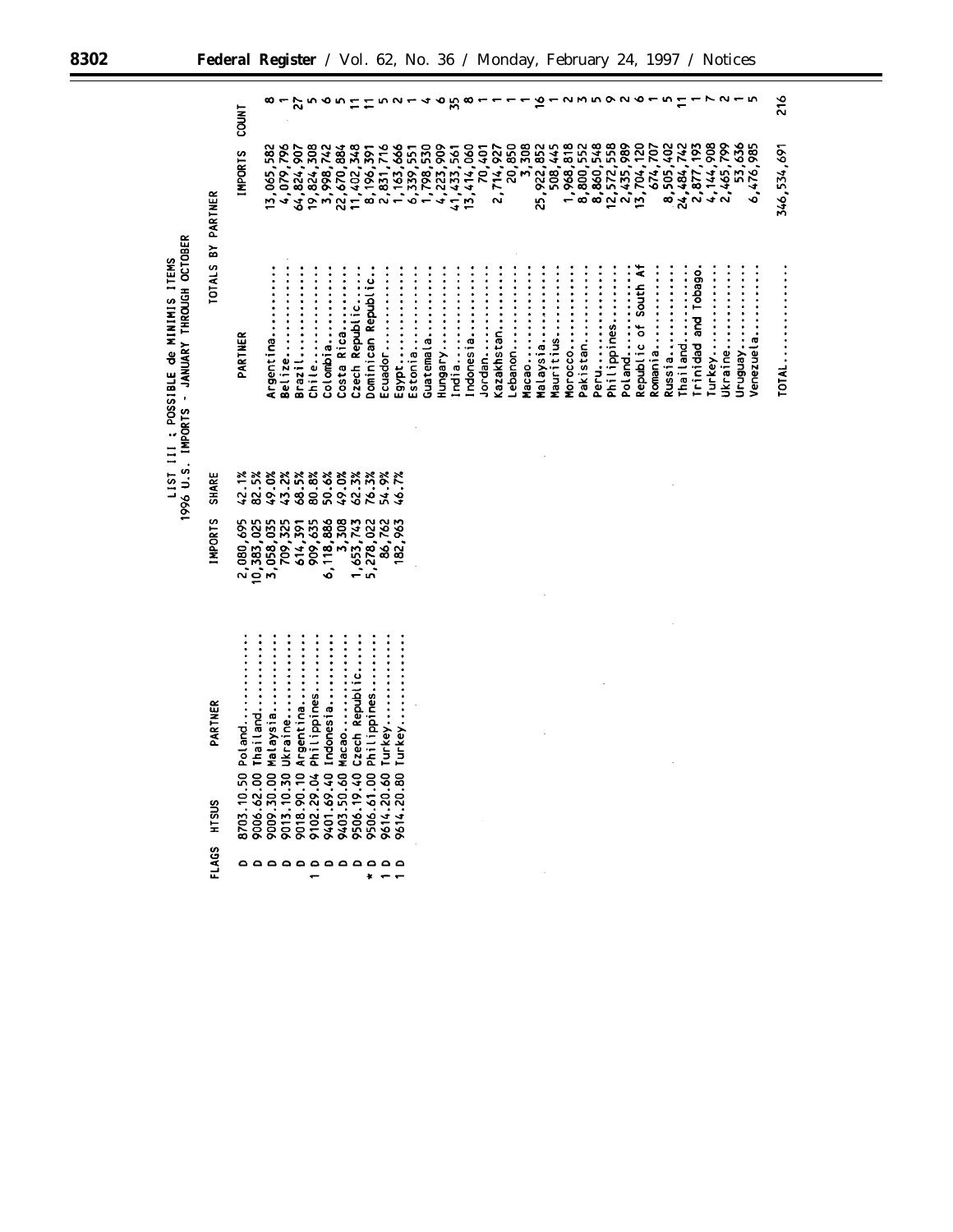|                                        | <b>OCTOBEL</b>    |
|----------------------------------------|-------------------|
|                                        |                   |
| LIST IV : POSSIBLE REDESIGNATION ITEMS | JANUARY THROUGH   |
|                                        | 1996 U.S. IMPORTS |
|                                        |                   |
|                                        |                   |

| FLAGS | HTSUS                          | PARTNE                                                            | <b>IMPORTS</b>                               | SHARE                                                                                                    | FLAGS | HTSUS           | PARTNER    | <b>IMPORTS</b>           | <b>SIIARE</b>                 |
|-------|--------------------------------|-------------------------------------------------------------------|----------------------------------------------|----------------------------------------------------------------------------------------------------------|-------|-----------------|------------|--------------------------|-------------------------------|
| 卡     | 0703.10.20                     | Chile.                                                            | 0                                            | <b>83.0</b>                                                                                              |       | 4104.31.50      | Argentina  | 1,455,083                |                               |
|       | 0709.10.00                     | Chile.                                                            |                                              |                                                                                                          |       | 4104.31.60      | Argentina  | 606,617                  |                               |
|       | 0710.80.70                     |                                                                   | 95,570<br>848,201                            | 18.2%                                                                                                    |       | 4104.31.80      | Argentina  | 1,014,435                |                               |
|       |                                | Guatemala                                                         |                                              |                                                                                                          |       |                 |            |                          |                               |
|       | 0811.20.40                     | Chile                                                             | 735,503                                      | 25.6%                                                                                                    |       | 4104.39.50      | Argentina. | 14,865                   |                               |
|       | 1005.90.20                     | Argentina                                                         |                                              | <u>ំ</u><br>០.ប                                                                                          |       | 4104.39.60      | Argentina  | 2,899,103                |                               |
|       | 1005.90.40                     | Argentina                                                         | 35,556                                       | 2.2%                                                                                                     |       | 4104.39.80      | Argentina  | 446,468                  | 1.1%                          |
|       | 1301.90.40                     | Brazil                                                            | 425,808                                      | 35.5%                                                                                                    |       | 4105.20.60      | Argentina  | 69,836<br>223,204        | 0.2%                          |
|       | 604.14.50                      | Thailand.                                                         |                                              | 0.0%                                                                                                     |       | 4106.12.00      | india.     |                          |                               |
|       | 701.11.05                      | Brazil                                                            | 0                                            | 0.0%                                                                                                     |       | 4106.20.30      | India      | 646,710                  |                               |
|       | 701.11.20                      | Guatemala                                                         | 49,814,034                                   |                                                                                                          |       | 4106.20.60      | 。<br>官     | 2,692,475                |                               |
|       | 701.11.20                      | Brazil                                                            | 9,552,693                                    | 36.5%<br>7.0%                                                                                            |       | 4107.21.00      | Argentina  |                          |                               |
|       | 701.12.10                      | Brazil                                                            |                                              | <b>0.0%</b>                                                                                              |       | 4107.29.30      | Argentina  | 173,767                  |                               |
|       | 701.91.05                      | Brazi                                                             |                                              | 0.0%                                                                                                     |       | 4107.29.60      | Argentina  | 37,847                   |                               |
|       | 701.91.10                      | Brazil                                                            |                                              | 0.0%                                                                                                     |       | 4107.90.60      | Argentina. | 279                      | 3233333533<br>1000000-        |
|       | 1701.99.05                     | Brazil                                                            | 0                                            | <b>0.0%</b>                                                                                              |       | 4109.00.70      | Argentina  |                          |                               |
|       | 701.99.10                      | Brazi                                                             | 1,088,400                                    | 6.3%                                                                                                     |       | 4203.21.20      | Pakistan.  | 211,833                  |                               |
|       | 806.10.65                      | Brazil<br>$\ddot{\cdot}$                                          |                                              | 0.0%                                                                                                     |       | 4203.21.55      | Pakistan.  | 358,261                  | 21.6%                         |
|       | 2007.99.48                     | Argentina                                                         | 77,844                                       | 25.0%                                                                                                    |       | 4203.21.60      | Pakistan.  |                          | 10.9%                         |
|       | 2007.99.50                     | Brazil                                                            | 596,812                                      | 6.4%                                                                                                     |       | 4203.21.80      | Pakistan.  | 593, 862<br>6, 087, 354  |                               |
|       | 2515.11.00                     | Brazil                                                            |                                              | 0.0%                                                                                                     |       | 4205.00.60      | Argentina. | 16,684                   | និងំដំនំនំនំ<br>នំពាំង់ទំនំនំ |
|       |                                |                                                                   |                                              |                                                                                                          |       |                 |            | 3,742,570                |                               |
|       | 2603.00.00                     | Indonesia                                                         | 0                                            | <b>័</b><br>ភូមិ<br>ភូមិ                                                                                 |       | 4411.19.40      | Brazil     |                          |                               |
|       | 2804.69.10                     | Brazil                                                            | 14,425,657                                   |                                                                                                          |       | 4411.21.00      | Brazil     |                          |                               |
|       | 2843.30.00                     | chile                                                             | 0                                            |                                                                                                          |       | 4411.29.60      | Brazil     |                          |                               |
|       | 2849.10.00                     | Brazil                                                            | 102, 157<br>56, 552, 817                     | 30.0%                                                                                                    |       | 1411.29.90      | Brazil     | っ                        |                               |
|       | 2905.11.20                     | and Tobag<br>Trinidad                                             |                                              | 31.7%                                                                                                    |       | 4412.13.05      | Indonesia  | 10,903,891               | 33.9%<br>37.0%                |
|       | 2906.11.00                     | Brazil                                                            | 1,104,000                                    | 4.5%                                                                                                     |       | 4412.13.25      | Brazil.    | 977, 513<br>10, 314      |                               |
|       | 2907.23.00                     | Brazil                                                            | 270,011                                      | 6.2%                                                                                                     |       | 4412.13.25      | Indonesia  |                          | 0.3%                          |
|       | 2909.44.00                     | Brazil                                                            |                                              | 0.0%                                                                                                     |       | 4412.14.30      | Brazil     | 25,091,876               |                               |
|       | 2915.31.00                     | Brazi                                                             | 0                                            | 0.0%                                                                                                     |       | 14.30<br>4412.1 | Indonesia  | 36, 121, 665             | 3333.<br>2233.                |
|       | 2917.32.00                     | Brazil                                                            | 358,030                                      | 45.9%                                                                                                    |       | 4412.14.55      | Brazil     | 856, 137                 |                               |
|       | 2918.22.10                     | Turkey                                                            | 0                                            | <u>ំ</u><br>0.0                                                                                          |       | 1412.14.55      | Indonesia  | 990,744                  |                               |
|       | 2921.12.00                     | Brazil                                                            | 0                                            | 0.0%                                                                                                     |       | 1412.22.40      | Indonesia  | 369,225                  | $\frac{11.1%}{23.7%}$         |
|       | 2933.71.00                     | <b>Russia</b>                                                     | 0                                            | 0.0%                                                                                                     |       | 4412.22.40      | Brazil     |                          | $0.0\%$                       |
|       | 2934.90.15                     | Brazil                                                            | ,347,580                                     | 28.9%                                                                                                    |       | 4412.29.35      | Indonesia  |                          | 7.5%                          |
|       | 3806.30.00                     | Argentina                                                         | 0                                            | 0.0%                                                                                                     |       | 4412.29.45      | Indonesia  | $1,236,742$<br>292,744   |                               |
|       | 3812.20.10                     | Brazil                                                            | 76,032                                       | 1.6%                                                                                                     |       | 4421.90.50      | Brazil     |                          | $4.4%$<br>0.0%                |
|       | 3824.90.40                     | Brazil                                                            | 2, 154, 746                                  | 4.5%                                                                                                     |       | 4421.90.60      | Brazil     |                          | 0.0%                          |
|       | 3904.21.00                     | Brazil                                                            | c                                            | $0.0\%$                                                                                                  |       | 4802.60.10      | Brazi      | 8,385                    |                               |
|       | 3926.20.30                     | Pakistan.                                                         |                                              | 12.0%                                                                                                    |       | 4823.20.10      | Brazil     |                          | 0.88                          |
|       | 4006.10.00                     | Brazil.                                                           | 391,460<br>52,810                            | 14.5%                                                                                                    |       | 5607.29.00      | Brazil.    | 1,538,667                |                               |
|       | 4011.10.10                     | Brazil                                                            | 66,890,327                                   | 6.1%                                                                                                     |       | 5701.10.13      | Pakistan.  | 26,054                   | 23.6%<br>27.1%<br>0.4%        |
|       | 4011.10.50                     | Brazil                                                            |                                              | 11.5%                                                                                                    |       | 5702.10.10      | Pakistan.  |                          |                               |
|       | 4011.20.10                     | Brazil                                                            |                                              | 4.7%                                                                                                     |       | 5702.91.20      | Pakistan.  | 2,165<br>1,600           | 6.0%                          |
|       | 4011.20.50                     | Brazil                                                            | 2,723,377<br>37,627,642<br>986,835           | 8.9%                                                                                                     |       | 5805.00.20      | Pakistan   |                          | 0.0%                          |
|       | 4016.99.30                     | Thailand.                                                         | 591,093                                      |                                                                                                          |       | 6304.99.10      | Pakistan.  |                          |                               |
|       | 4016.99.35                     | Thailand.                                                         | వ                                            | $2.2%$<br>43.0%                                                                                          |       | 5304.99.40      | Pakistan   |                          | 888<br>000                    |
|       | 4104.21.00                     | Argentina                                                         | $\mathbf{m}$                                 | 14.3%                                                                                                    |       | 6406.10.65      | Brazil     | 4,618,180                |                               |
|       | 4104.22.00                     | Brazil                                                            | 262, 454<br>240, 405<br>512, 896<br>145, 249 | 7.1%                                                                                                     |       | 6406.99.60      | Argentina  | 4,177,941                | 20.7%                         |
|       | 4104.22.00                     | Argentina                                                         |                                              | 2.0%                                                                                                     |       | 5702.90.65      | Thailang   |                          | 0.0%                          |
|       | 4104.29.50                     | Argentina                                                         | $\overline{5}$                               |                                                                                                          |       | 6905.10.00      | Venezuel   | 2,839,964                | 36.1%                         |
|       | ৽<br>$\overline{3}$<br>4104    | Argentina                                                         | 75,011<br>51,728                             | $3.4%$<br>0.2%                                                                                           |       | 5908.10.20      | Thailand   | 600,646                  | 6.4%                          |
|       |                                |                                                                   |                                              |                                                                                                          |       |                 |            |                          |                               |
|       | FLAGS: 'G'=Grad;<br>IH's Grad, | full yr; '1'=Excl<br>imit would apply;<br>Reduced L<br>$1*1=EXCI$ |                                              | Jan/Jun; '2'=Excl Jul/Dec; 'R'=Reduced limits apply;<br>12'=Subject to reduced limits, All limits waived |       |                 | 'nu ag=10  | "X'=Reduced limit waiver |                               |
|       |                                |                                                                   |                                              |                                                                                                          |       |                 |            |                          |                               |